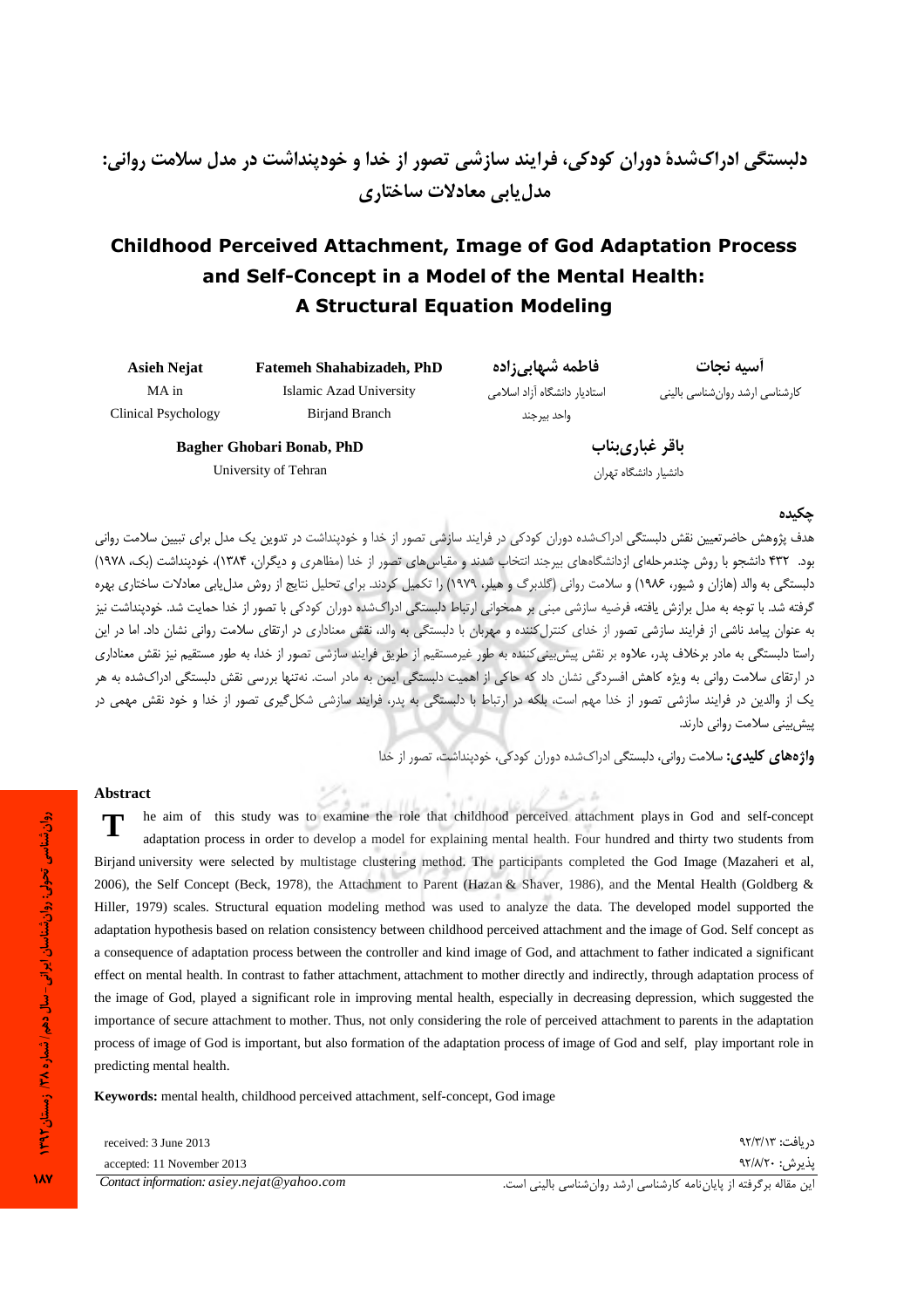مقدمه

سازمان جهانی بهداشت<sup>\</sup> سلامت را به صورت بهزیستی کامل جسمانی، روانی و اجتماعی، نه صرفاً فقدان بیماری و ناراحتی تعریف می کند. سلامت روانی بیانگر حالتی است که در آن افراد به تواناییهای خود پی برده و قادر به مقابله با عوامل تنیدگیزای زندگی و همچنین کمک به خود و جامعه هستند (WHO: سازمان جهانی بهداشت، ۲۰۰۴). شاید به یک معنا، سلامت روانی دارای مفهوم اسطورهای است که انسان پیوسته تلاش دارد به آن نزدیک شود، اما شیوه زیستن یک فرد در این جهان باید در جهت حفظ استقلال و تمامیت روان شناختی او باشد، یعنی فرد به گونهای زندگی کند که بتواند در جهت سازش یافتگی هر چه بهتر با گروه در عین اصالت خویشتن حرکت کند (عابدیور، ۱۳۸۶). در مجموع سلامت روانی، یکپارچگی جنبههای شناختی، عاطفی و ارتباط فرد در تعامل با محیط است که به جهت کسب رشد متوازن و مثبت صورت می گیرد (تام، لی، فو و لیم، ۲۰۱۱). نتایج یژوهش ها حاکی از آن است که بلایای طبیعی، تنیدگی های روان شناختی را به دنبال دارد که با بیماری های جسمانی و روانی مرتبط هستند. سبک دلبستگی از جمله متغیرهایی است که می تواند تنیدگی ها و آثار نامطلوب را تعدیل کند (جوزف ٌ، ویلیامز ؓ و یول ؓ، ۱۹۹۷ نقل از رحیمیان،وگر، اصغرنژاد و رحي*مي*نژاد، ۱۳۸۷). نظريه دلبستگي<sup>۵</sup> اولين بار توسط بالبي<sup>۶</sup> در سال ۱۹۶۹ مطرح شد. این نظریه بر تکامل نظام دلبستگی و تجلّی آن در روابط بین کودک و موضوع دلبستگی اولیه متمرکز استعلی از در پژوهشهای متعددی (برام<sup>۱۲</sup> و دیگران، ۲۰۰۸، شده است. به اعتقاد بالبی دلبستگی بر تحول اجتماعی و كنش وري روان شناختي در طول عمر تأثير مي گذارد و اهميت اساسی در سلامت روانی افراد دارد (سپاهمنصور، شهابیزاده و خوشنويس، ١٣٨٧). نظام دلبستگي ساختار سازمان يافتهاي است که با ایجاد پناهگاه ایمن<sup>۷</sup> باعث کاهش تنیدگی و با فراهم کردن اساس ایمنی<sup>^</sup> در مقابل کنشها و مسائل اجتماعی و به طور کلی عوامل محیطی باعث افزایش کنش وری ایمنی و در نتيجه افزايش سلامت رواني مي شود (اسروف و واترز، ١٩٩٧). کسیدی<sup>۹</sup> و شیور<sup>۱۰</sup> (۱۹۹۹ نقل از رحیمیان بوگر و دیگران،

۱۳۸۷) و رابرتز، گوتلیب و کاسل (۱۹۹۶) در توجیه رابطه سبک دلبستگی و سلامت روانی بر این عقیدهاند که پیامد روان شناختی سبکهای دلبستگی ناایمن در شرایط تنشiا، اضطراب و افسردگی است و پیامد روان شناختی سبک دلبستگی ایمن در چنین شرایطی، آرامش روانی است. از آنجا که سبک دلبستگی ایمن، منبع ایمنی بخشی برای مواجهه و مقابله با بحران است، در حالی که سبکهای ناایمن دلبستگی، چنین منبعی را فراهم نمی کنند و فرد را در برابر تنیدگیها، تنها، درمانده و آواره میسازند و حتی راهبردهای مقابله خفیف فرد را از بین می برند (میکولینسر و فلورین، ۱۹۹۹)، به نظر می رسد نظام دلبستگی از جمله عوامل پیش بینی کننده سلامت روانی باشد (كولينز، ۱۹۹۶).

افزون بر آن، پیش نیاز سلامت روانی رفع نگرانی و دلهره و اضطراب است و حال آنکه خداوند در قرآن (سوره رعد، آیه ٢٨) ميفرمايد: «الا بذكر الله تطمئن القلوب»، با يك چيز قلب بشر آرام می گیرد و از اضطراب و دلهره نجات پیدا می کند و آن یاد خداوند و انس با اوست (خاکساری، ۱۳۸۵). لذا شناخت و تصور از خداوند به عنوان سرآغاز تولد معنوی، که در مراحل اوليه درک مفهوم فرد از خداوند تجلّي مي يابد، مي تواند به عنوان پیش بینی کننده سازش یافتگی روان شناختی <sup>۱٬</sup> در نظر گرفته شود. بنابراین در مطالعه حاضر نقش تصور از خدا به عنوان یک مؤلفه معنوی علاوه بر نقش دلبستگی به والد بر سلامت روانی بررسی می شود.

کرکپاتریک، ۲۰۰۵، مکالری<sup>۱۳</sup>، ۱۹۹۹ نقل از غباریبناب و حدادي كوهسار، ١٣٨٨؛ فلانلي، كالگ، اليسون و كوينگ، ٢٠٠٩؛ زارعی، ۱۳۸۸) که نقش تصور مثبت از خدا را بر ارتقای سلامت روانی نشان دادند، صرفاً رابطه همبستگی مرتبه صفر <sup>۱۲</sup> دو متغیر مذكور بررسى شده يا جهت سنجش تصور از خدا از مقياس ٢٧ سؤالي تصور از خدا (زارعي، ١٣٨٨؛ فيض آبادي و خسروي، ١٣٨٨) استفاده شده است كه روايي اين مقياس نسبت به مقياس مطالعه حاضر ضعیفتر است و ماهیت مؤلفههای تصور مثبت مشخص نشده است. افزون بر آن، در پژوهشهای مذکور با نادیده گرفتن

| 1. World Health Organization | 5. Attachment Theory |
|------------------------------|----------------------|
| 2. Joseph, S.                | 6. Bowlby, J.        |
| 3. Williams, R.              | 7. haven of safety   |
| 4. Yule, W.                  | 8. secure base       |

10. Shaver, P. R.

9. Cassidy, J.

- 13. McElrov, E. M. 14. zero-order correlations
- 11. psychological adjustment
- 12. Braam, A. W.

**MA**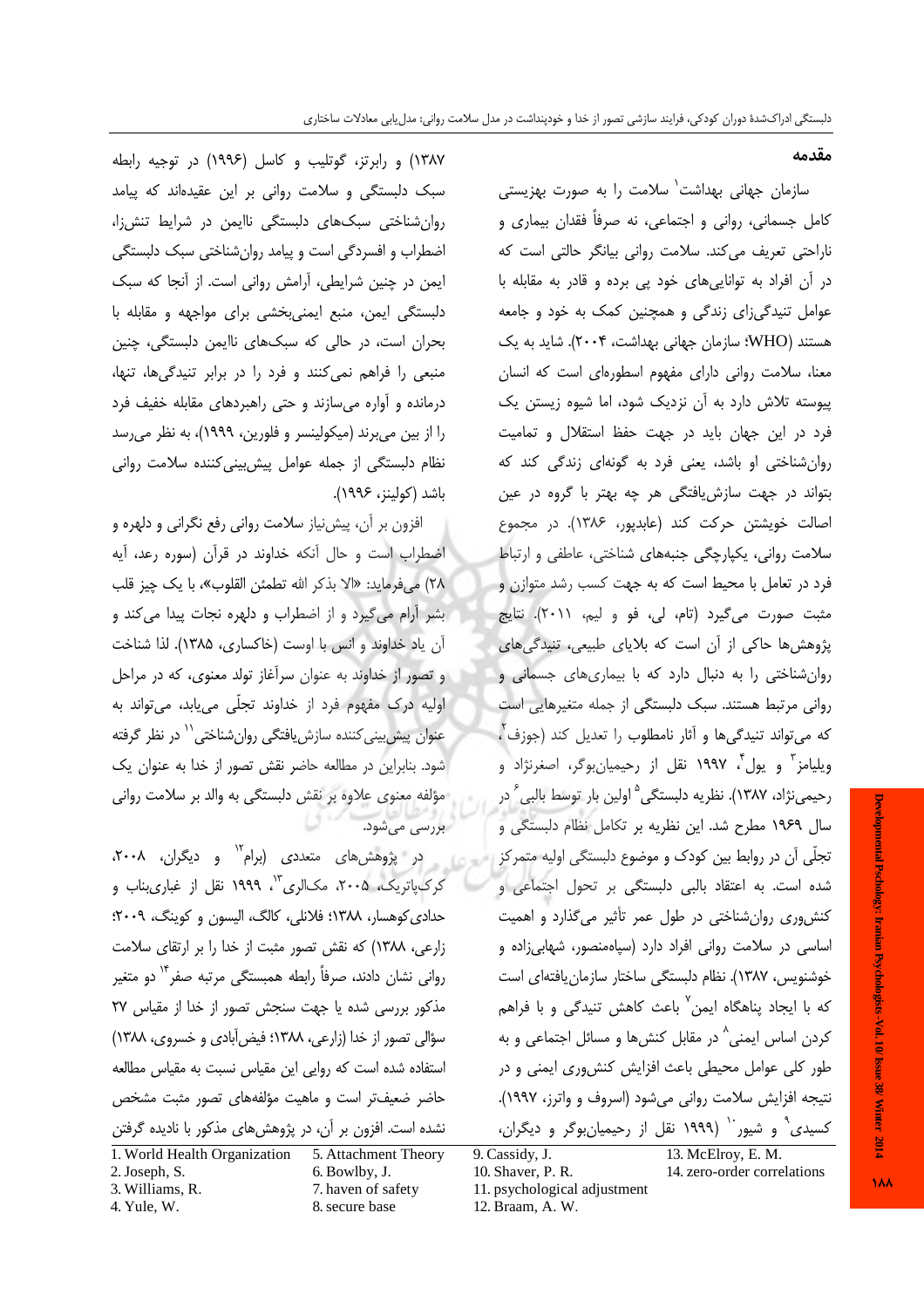سؤال مطرح می شود که آیا با حضور تصور از خدا، باز هم دلبستگی نقش مستقیم در پیش بینی سلامت روانی دارد، یا آنکه به طور غیرمستقیم (از طریق فرایند سازشی با تصور از خدا) موجب سلامت رواني مي شود.

همانطور که مطرح شد پژوهش حاضر به دنبال ارائه الگوی سلامت روانی است و اشاره شد که ارتباط عاطفی با والد (تاریخچه دلبستگی) و مؤلفه معنوی (تصور از خدا) بر سلامت روانی نقش موثری دارد، از سوی دیگر به نظر می رسد شناخت و تصور فرد از خود (خودپنداشت) نیز در این فرایند مؤثر باشد. پژوهش ها (برای مثال بنسون<sup>۵</sup> و اسپیلکا<sup>ن</sup>، ۱۹۷۳ نقل از حدادی کوهسار و غباریبناب، ۲۰۱۰؛ ریزاتو، ۱۹۷۹ نقل از لارنس، ١٩٩٧؛ پارگامنت، ١٩٩٧ نقل از غبارىبناب و حدادى كوهسار، ١٣٨٨) نشان دادهاند كيفيت تصوير ذهني از خدا مى تواند در چگونگی شکل *گ*یری خودپنداشت<sup>۷</sup> و تصویر ذهنی از خود تأثیر بگذارد. صادقی (۱۳۸۴) نیز نشان داد تصور از خدا بر بازخورد افراد نسبت به خود تأثیر میگذارد و از آنجایی که تصور هر فرد از خود یا به عبارت دیگر مفهوم «خود» افراد از همان سال های نخستین زندگی در ارتباط با والدین شکل می گیرد می توان به اهمیت روابط دلبستگی نیز در شکل *گ*یری خودپنداشت اشاره كرد (خانجانى، ١٣٨۴ نقل از رمضانى، ١٣٩١). در خصوص این ارتباط، اکثر پژوهش ها (از جمله کامکار، دایلی و ماركويز، ٢٠١٢؛ احدى، ١٣٨٨) حرمتخود را مورد توجه قرار دادهاند، در حالی که پژوهش حاضر خودینداشت را مورد بررسی قرار داده است چرا که خودپنداشت و حرمتخود دو مفهوم متفاوت هستند به طوری که خودپنداشت (تصور از خود) عبارت است از نحوه ادارک فرد از خود، رفتار خود و بازخورد نسبت به کیفیت انگارههای دیگران، در حالی که حرمتخود که جنبهای از خودینداشت است، ارزش کلی است که فرد برای خود قائل است (اقبال، ٢٠١٢). از آنجا كه در پژوهش حاضر پايه ايمنى به والد با اكتشاف همـراه است (شهـابىزاده، ١٣٩٠) و خودينداشت مرتبط با اكتشاف شناختى است، لذا نقش خودینداشت مورد بررسی قرار می گیرد. از سوی دیگر در بحث دلبستگی، بیشتر به دلبستگی بزرگسال پرداخته شده است، در

این امر که تصور از خدا ناشی از فرایند سازشی با دلبستگی به والد` است، چگونگی تبیین سلامت روانی تحت تأثیر تصور از خدا تنها با توجه به نقش مذهب بررسی شده است و نقش تبیینی فرایند سازشی مذهبی و تحول تصور از خدای ناشی از مدل های روانی از والد، بر سلامت روانی نادیده گرفته شده است که پژوهش حاضر به این مهم پرداخته است. نکته حائز اهمیت، منطق حاکم بر چگونگی رابطه بین دلبستگی به والد و تصور از خداست. به عبارت دیگر روابط دلبستگی اولیه بر عملکرد زندگی فرد در طول عمر اثر دارد. بنابراین، دلبستگی و مدل های روانی از والد بر چگونگی تصور و ارتباط فرد با خدا بسیار اثربخش است. مطالعات کرکپاتریک (۱۹۹۴، ۱۹۹۹) که بحث دلبستگی را به حوزه دین وارد کرده است، دریچه دیگری بر این مسئله گشود. كرك¢تريك (١٩٩٩) معتقد است پناهگاه ايمن و پايه ايمنى كه در شکل گیری دلبستگی نقش دارند، پایه و اساس شکل گیری تصور از خدا<sup>۲</sup> نیز هستند. کرک $y$ تریک (۱۹۹۲) اعتقاد دارد کودک بر پایه تجارب اولیه دلبستگی، روان بنههای شناختی \_ هیجانی مربوط به روابط بینفردی را گسترش میدهد که این تحول بعدها می تواند با یک تصویر دلبستگی فوق طبیعی همراه شود. این یافته مؤيد فرضيه سازشي<sup>۳</sup> كركµتريک است. اين فرضيه بيان مي *ك*ند كه ديدگاه افراد از خدا همسان با ارتباط با والد است. در مطالعه حاضر رابطه بین دلبستگی ادراکشده به والد و تصور از خدا در جهت تبیین فرایند سازشی کرکپاتریک بررسی میشود. اگر چه در این راستا مطالعات متعددی (برای مثال حسینی، ملازاده، کازرونی و امینی لاری، ۱۳۹۱؛ شمس اسفندآباد، کاکاوند و ترابی، ۱۳۹۱؛ رحیمیانبوگر و دیگران، ۱۳۸۷؛ دیکی<sup>۴</sup> و دیگران، ۱۹۹۷ نقل از صادقی، مظاهری و ملک عسگر، ۱۳۸۷؛ کرکپاتریک و شیور، ۱۹۹۲؛ فیـضآبادی و خسـروی، ۱۳۸۸؛ غباری بناب و حدادی کوهسار، ۱۳۸۹) در فرهنگ های مختلف انجام شده واز مقياس هاى متفاوت (مقياس دلبستگی بزرگسال، مقیاس هنجاریابی نشده تصور از خدا) استفاده شده است، مطالعه حاضر نقش فرایند سازشی تصور از خدا با دلبستگی به والد را بر سلامت روانی بررسی می کند. اگر چه تاریخچه دلبستگی پیش بینی کننده سلامت روانی است، اما این

1. adaptation process of attachment to the parent 2. image of God 3. correspondence hypothesis 6. Spilka, B.

4. Dickie, J. R. 5. Benson, P.

روان شناسی تحولی: روان شناسان ایرانی- سال دهم) شماره ۲۸ ; وسستان ۱۳۹۲

**IA9**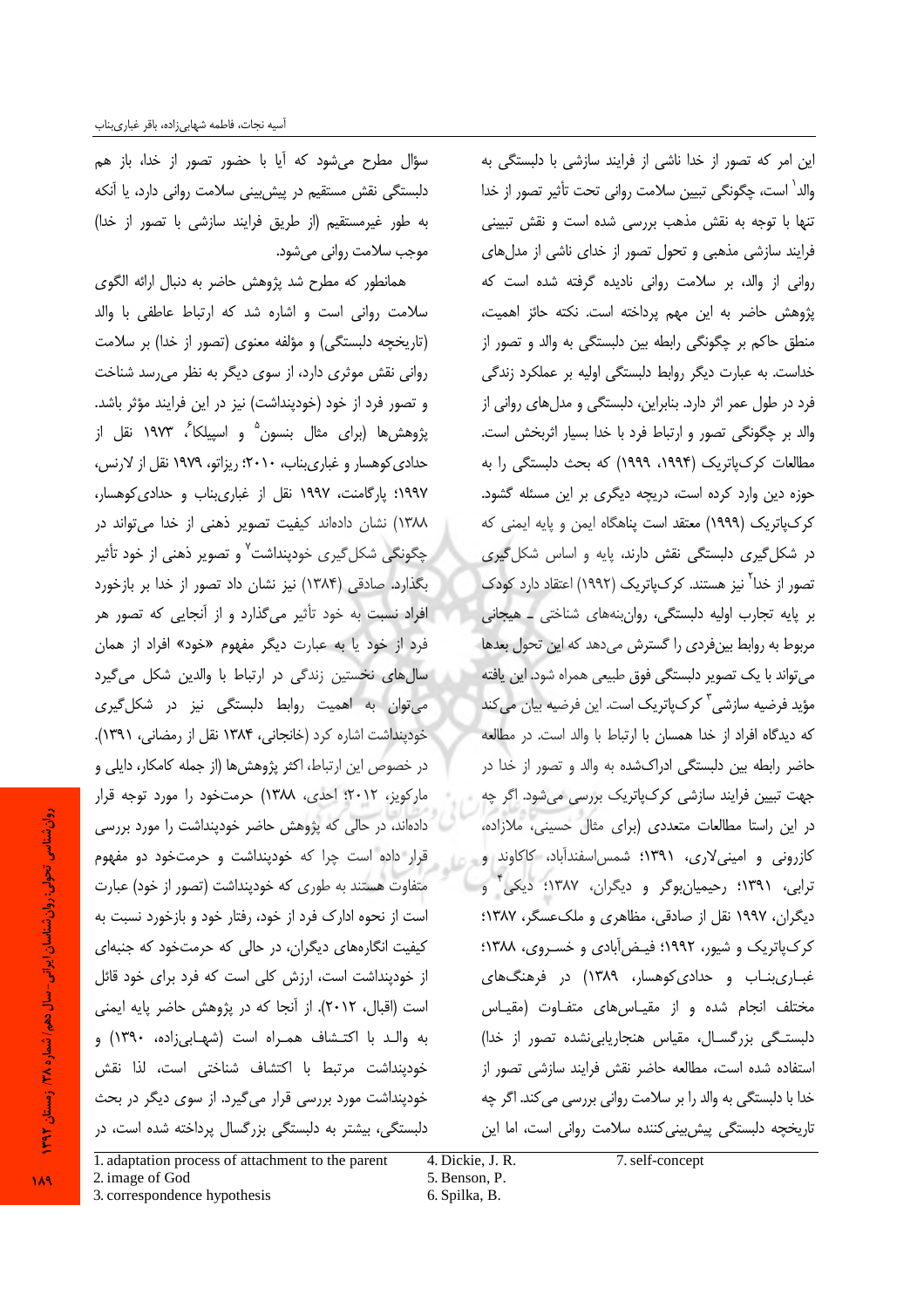حالي كه پژوهش حاضر نقش دلبستگي به والد را كه به نظر میرسد پویایی اُن بر خودپنداشت بیش از دلبستگی همسال اثر می گذارد، مورد بررسی قرار می دهد. با توجه به اینکه سبک دلبستگی ایمن به دلیل اعتماد داشتن به خود و دیگران، فرایند اکتشاف محیطی را در رشد هویت ارتقا می بخشد (آرسس، کروگر، مارتیناسن و مارسیا، ۲۰۰۹)، لذا احتمالاً شناخت خود به صورت تصور سختکوش بودن` می تواند ناشی از اکتشاف یایه ایمنی دلبستگی به والد باشد، بنابراین قابل انتظار است اکتشاف پایه ایمنی دلبستگی به والد، فرد را در مسیر شاخص های سلامت روانی قرار دهد. لذا در این پژوهش در کنار متغیرهای مذکور، نقش خودپنداشت نیز بر سلامت روانی بررسی میشود. در مطالعه حاضر، خودپنداشت همان خود ادراكشده يعني نقطه نظر عینی از مهارتها، خصوصیات و تواناییهای فرد است (ملازمانی و فتحی[شتیانی، ۱۳۸۷). در مطالعات متعددی (ملازمانی و فتحي آشتياني، ١٣٨٧؛ مارش، پردا و آيوت، ٢٠٠۴؛ شيخ الاسلامي و لطیفیان، ۱۳۸۱) بر نقش تصور مثبت از خود بر ارتقای سلامت رواني تأييد شده است.

کوئینگ'، مککالف" و لارسون'' (۲۰۰۱ نقل از بهرامی و رمضانی فرانی، ۱۳۸۴) نیز در یک بررسی فراتحلیلی گزارش کردند مذهب از طریق افزایش احساس توانایی بر سلامت روانی تأثیر می گذارد. به عقیده ریزاتو<sup>۵</sup> (۱۹۷۴ نقل از صادقی و دیگران، ۱۳۸۷) تصور از خدا و خود، بر اساس روابط موضوعی<sup>7</sup> در دوران كودكي شكل گرفته است. لذا به نظر مي رسد در مدل سلامت روانی در مطالعه حاضر، دلبستگی به والد از طریق تصور از خدا و خود (فرایند سازشی) سلامت روانی را موجب میشود.

بەرغم بررسىھاى فراوان دربارە رابطه سبك&اى دلبستگى و سلامت عمومی، نقش عوامل واسطهای اغلب مورد غفلت قرار گرفته است. بررسی رابطه تصور از خدا و خودینداشت به عنوان نمونهای از این متغیرهای مرتبط با سبک دلبستگی و مشخص کردن سهم مشترک و نیز سهم یگانه هر یک از این سه متغیر

دلبستگي به والد تصور از خدا سلامت روان تصور از خود

شکل ۱. مدل مفهومی سلامت روانی، تاریخچه دلبستگی و تصور از خدا و خود

1. conception of being diligent

در سلامت عمومی، هدف اصلی پژوهش حاضر را تشکیل

می دهد. اگرچه رابطه هر یک از متغیرهای دلبستگی به والد

(کسیدی و شیور، ۱۹۹۹ نقل از رحیمیان بوگر و دیگران، ۱۳۸۷؛ میکولینسر و شیور، ۲۰۰۷ نقل از حدادی کوهسار و غباریبناب،

۲۰۱۱)، تصور از خدا (برام و دیگران، ۲۰۰۸، کرکیاتریک،

۲۰۰۵ نقل از غباریبناب و حدادی کوهسار، ۱۳۸۸؛ خاکساری،

۱۳۸۵؛ زارعی، ۱۳۸۸) و خودینداشت (مارش و دیگران، ۲۰۰۴؛

شیخالاسلامی و لطیفیان، ۱۳۸۱) با سلامت روانی مورد بررسی

قرار گرفتهاند، اما کمتر پژوهشی تأثیر همزمان این سه متغیر را

بر اساس کنشهای دلبستگی به خدا، نقش پایه ایمنی ارتباط با

خدا در فرایند اکتشاف و جستوجو است (بک، ۲۰۰۶) که به نظر

می رسد با تصور مثبت با خدا تداعی شود، لذا تصور از عملکرد و

توانایی خود یعنی تصور میزان تلاش و توانمندی ذهنی از خود در

امور و موقعیتها و به عبارتی میزان اکتشاف شناختی از خود

می تواند حاکی از قدرت اکتشاف ناشی از پایه ایمنی تصور مثبت از

خدا باشد. به بیان دیگر احتمالاً تصور از خدا و مرجع قدرت

پیش بینی کننده کنش و شناخت خود است. افزون بر این طبق

فرایند سازشی و جبرانی (گرنکویست و هیجکول، ۲۰۰۳) انتظار

می رود تصور از خدا ناشی از پویاییهای دلبستگی به والد

(کرکپاتریک، ۱۹۹۹) باشد، بنابراین خودپنداشت ناشی از فرایند سازشی تصور از خدا در ارتباط با نقش دلبستگی به والد است. در

مجموع با در نظر گرفتن مبانی نظری و پژوهشهای مذکور

می توان مدل مفهومی شکل ۱ را تدوین کرد و مورد آزمون قرار داد.

مسئله اصلی پژوهش کنونی این است که آیا مدل سلامت روانی در

ارتباط با نقش دلبستگی ادراکشده دوران کودکی، تصور از خدا

(ناشی از فرایند سازشی) و خودپنداشت (ناشی از پایه ایمنی

دلبستگی به والد) در قالب مدل شکل ۱ برازش کافی دارد؟ در

مجموع مدل ذیل نقش مؤلفههای عاطفی والد و خدا را در تبیین

خشم به تصویر کشیده است.

بر سلامت روانی بررسی کرده است.

2. Koeing, H. G.

3. Mccllough, M. 4. Larson. D. B.

5. Rizzuto, A. M. 6. object relations Developmental Pschology: Iranian Psychologists - Vol. 10/Issue 38/Winter 2014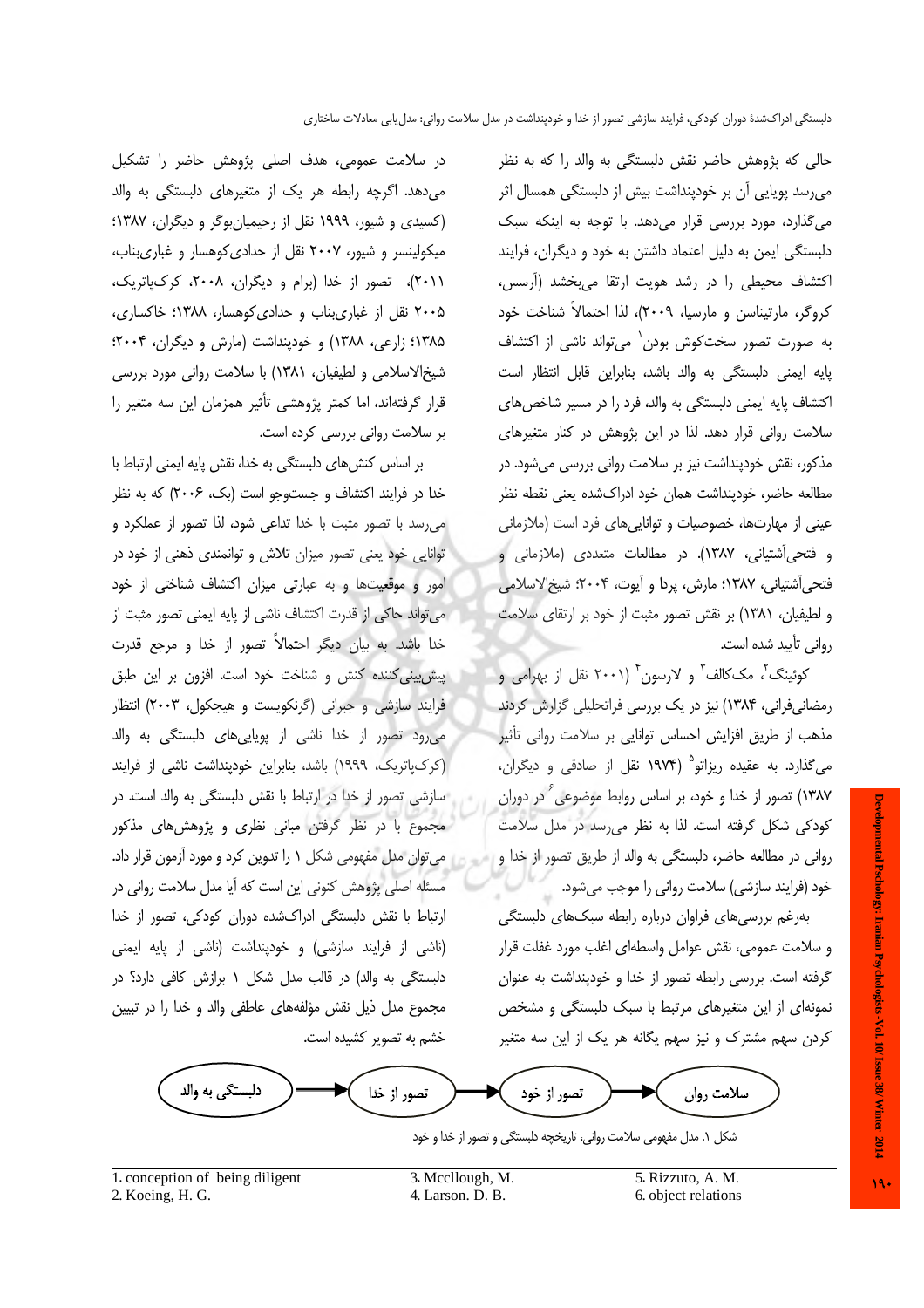طرح پژوهش حاضر از نوع همبستگی و غیرآزمایشی است که در آن از روش مدل بابی معـادلات سـاختاری بهـره گرفتـه شده است. جامعه آماری این پژوهش را کلیه دانشجویان مقطع کارشناسی دانشگاههای پیرجند تشکیل دادهاند. بر پایه پیشنهاد استیونس ٰ در نظر گرفتن ۱۵ مورد برای هر متغیر پیش بـین در تحليل رگرسيون چندگانه مناسب است (هــومن، ١٣٨۴). لـذا حجم نمونه با احتمال ریزش پنج درصدی ۴۵۰ نفر به صـورت نمونهبرداری چندمرحلهای در بین دانشجویان داوطلب هر كلاس توزيع شد. از اين تعداد، ١٨ پاسخنامه به دليل مخدوش یا ناقص بودن از تحقیق خارج شد و نمونـهٔ نهایی را ۴۳۲ نفـر تشکیل دادند. جهت بررسی اعتبار ابزارها از آلفـای کرونبــاخ و روایی سازه از تحلیل عـاملی اکتشـافی اسـتفاده شـد. در ایـن پژوهش از ابزارهای زیر استفاده شد.

**پرسشنامه سلامت عمومی<sup>۲</sup>** (۲۸-GHQ؛ گلدبرگ و هیلر، ۱۹۷۹). این پرسشنامه از شناختهشدهترین ابزارهای غربالگری در روان پزشکی است که با استفاده از روش تحلیل عاملی فرم بلند، برای سرند کردن اختلال های روانی در جمعیت عمومی بر اساس مقیاس چهار درجهای (اصلاً، کمتر از حد معمول، در حد معمول، بیش از حد معمول) که به ترتیب نمره صفر، یک، دو و سه به آنها تعلق می گیرد) ساخته شده است. گلدبرگ<sup>۳</sup> و ویلیامز<sup>۴</sup> (۱۹۸۸ نقل از فتحیآشتیانی و داستانی، ١٣٨٨) اعتبار دو نيمه كردن اين پرسشنامه را ٠/٩۵ گزارش كردند. در مطالعه کے پس (١٩٨٩ نقل از آقایانی چاوشی و دیگران، ١٣٨٧) نیز ضریب آلفای ۹۳/۰ به دست آمد. تقوی (۱۳۸۰) اعتبار پرسشنامه سلامت عمومی را با سه روش بازآزمایی، دونیمهسازی و آلفای کرونباخ به ترتیب ۰/۹۳، ۰/۹۳ و ۰/۹۰ به دست آورده است. جهت بررسی روایی همزمان، چان ً و چان <sup>۱</sup> (۱۹۸۳ نقل از فتحی آشتیانی و داستانی، ۱۳۸۸) از پرسشنامه چندجنبهای مینهسوتا<sup>۸</sup> استفاده کردند و به ضریب همبستگی ۰/۵۴ دست یافتند. هودیامونت<sup>٬</sup> و دیگران (۱۹۸۸ نقل از فتحیآشتیانی و

داستانی، ١٣٨٨) نيز پرسشنامه سلامت عمومی، مقياس موازنه عاطفی `` و پرسشنامه شرح حال آمستردام``` را اجرا کردند و در هر مورد ضریب همبستگی ۱۶۰ به دست آمد. در پژوهش حاضر نیز با استفاده از تحلیل مؤلفههای اصلی، شاخص کفایت نمونهبرداری ۰/۹۲ و آزمون بارتلت در سطح کمتر از ۰/۰۰۱. معنادار بود. نتايج تحليل مؤلفهها با چرخش ابليمين ساختار ساده چهار عاملی (اضطراب و بی خوابی، نارساکنش وری، افسردگی و نشانههای روان تنی ۱٬ را نشان داد که به ترتیب ۳۶/۳۶ ، ۹/۸۱ ، ۷/۶۶ و ۵/۱۷ درصد از واریانس کل سلامت روانی را تبیین می کرد. آلفای کرونباخ هر یک از شاخصهای سلامت روانی نیز بیش از ۰/۶۳ به دست آمد که حاکی از اعتبار آن است.

م**قیاس تصور از خدا<sup>۱۳</sup> (GIS: لارنس، ۱۹۹۷). مقیاس** تصور از خدا، بازسازی مقیاس ۷۲ مادّهای لارنس است که توسط متخصصان زبانشناسی به فارسی برگرداندهشد. بر اساس این مقیاس، مظاهری و دیگران (۱۳۸۴ نقل از صادقی، مظاهری و حیدری، ۱۳۸۵) مقیاس ۳۳ مادّهای تصور از خدا را با توجه به فرهنگ جامعه اسلامی در شش زیرمقیاس تأثيربذيري"، مشبت الهي"، حضور"، حالش"، بذيرندگي" و خیرخواهی<sup>۱۹</sup> بازسازی کردند. این مقیاس توصیف کوتاهی از چگونگی تصور فرد از خداست که براساس مقیاس چهار درجهای (اصلاً، کمتر از حد معمول، در حد معمول، بیش از حد معمول) نمرهگذاری میشود. اعتبار و روایی این مقیاس و همبستگی درونی زیرمقیاس ها در مطالعات متعدد رضایتبخش گزارش شده است (لارنس، ۱۹۹۷؛ هال و سورنس، ۱۹۹۹). مانک<sup>۲۰</sup> (۲۰۰۳ نقل از صادقی و دیگران، ۱۳۸۷) نیز در پژوهش خود اعتبار این مقیاس را توسط ضریب آلفای کرونباخ ٠/٨٢ به دست آورده است. صادقی (١٣٨۴) در مطالعه مقدماتی در مورد ۳۰ نفر از دانشجویان، اعتبار آن را توسط آلفای کرونباخ ۱۸۶۰ گزارش کرده است. در پژوهش حاضر نیز جهت بررسی روایی، شاخص کفایت نمونهبرداری بیش از ۰/۷ به دست آمد و آزمون بارتلت نیز معنادار بود بنابراین، تحلیل

8. Minnesota Multiphasic Personality Inventory 1. Stevens, J. 15. providence 2. General Health Questionnaire 9. Hodiamont, P. 16. presence 10. Emotional Balance Scale 3. Goldberg, D. P. 17. challenge 4. Williams, P. A. 11. Amsterdam Biographical Questionnaire 18. acceptance 5. Keyes, S. 12. psychosomatic symptoms 19. benevolence 6. Chan, D. W. 13. God Image Scale 20. Manock, D. A. 7. Chan, T. S. 14. influence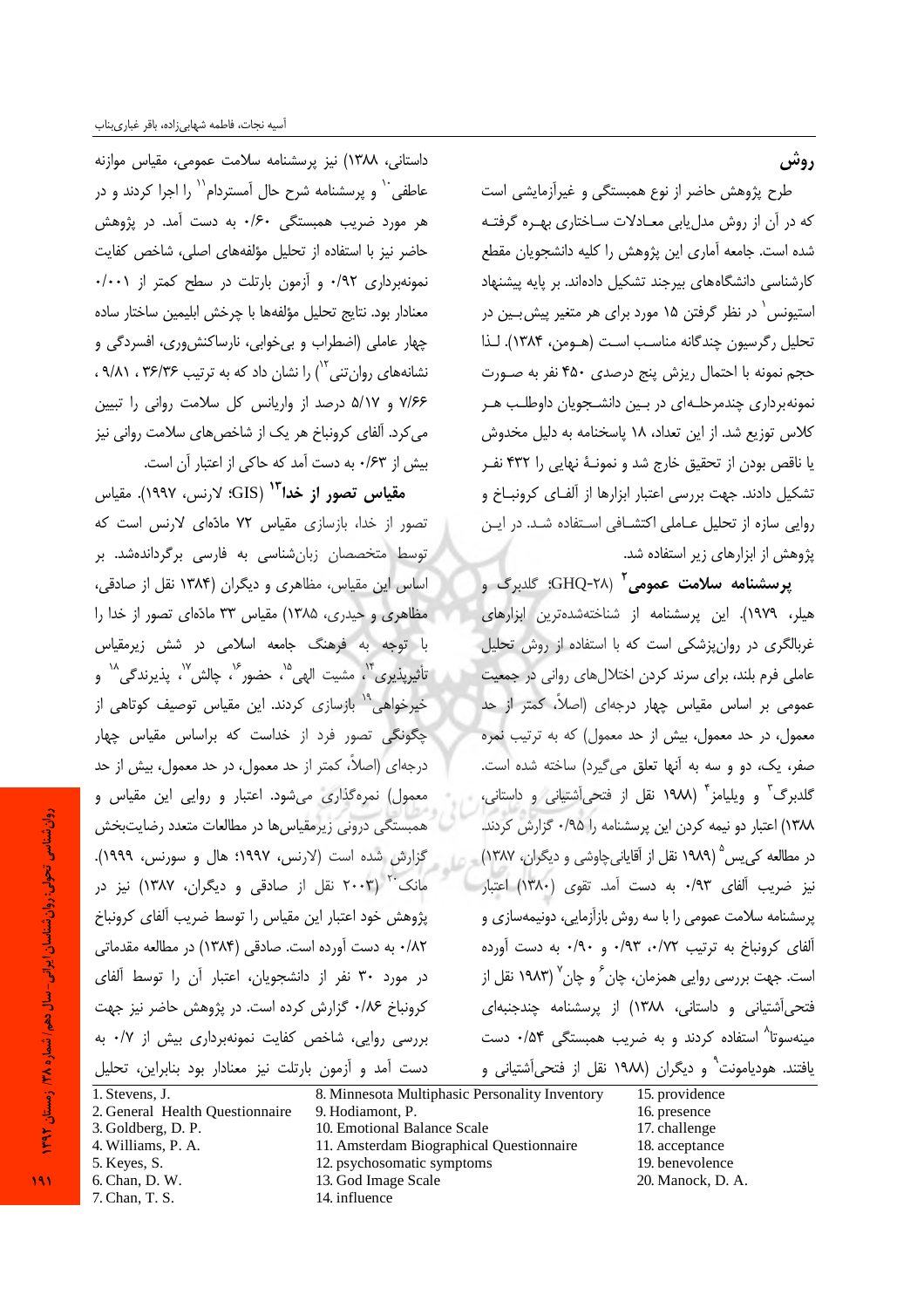مؤلفههای اصلی با چرخش ابلیمین بررسی و ساختار ساده سهءاملی شامل حضور و چالش، پذیرندگی و خیرخواهی و تأثیرپذیری و مشیت الهی به دست آمد. مجموع مجذور بارهای عاملی مقیاس مذکور ۵۳/۰۹ به دست آمد و ضرایب آلفای کرونیاخ نیز برای هر سه عامل پیش از ۰/۷۰ به دست آمد که حاكي از اعتبار بالاي آن است.

**مقیاس دلبستگی نسبت به هر والد<sup>۱</sup>** (هازان و شیور، ۱۹۸۶). این مقیاس که بر اساس طبقهبندیهای دلبستگی نوزادان در توصیفهای اینسورث<sup>۲</sup> و دیگران (۱۹۷۸ نقل از شهابی زاده، شهیدی و مظاهری، ۱۳۸۵) تهیه شده است (سه گزاره برای هر والد)، روابط دوران کودکی پاسخدهنده را با پدر و مادر بر اساس مقیاس هفت درجهای از کاملاً مخالف تا کاملاً موافق برای هر یک از سبکهای دلبستگی ایمن ، اجتنابی ٔ و دوسوگرا<sup>۵</sup> توصیف می کند. در مطالعه شهابیiاده (۱۳۹۰) جهت غلبه بر محدودیت ناشی از روایی، جملههای هر پاراگراف به صورت مادّههای جداگانه مطرح شد، لذا در مطالعه حاضر نیز مقیاس چندمادّهای برای هر والد اجرا شد. در بررسی تحلیل عاملی مقیاس دلبستگی به مادر و پدر، شاخص کفایت نمونهبرداری به ترتیب ۰/۸ و ۰/۹۲ و معناداری آزمون بارتلت، ساختار ساده دو عاملی ایمن و ناایمن را نشان داد، در مجموع عامل ناایمن و ایمن به ترتیب ۵۳/۳ و ۱۱/۳۲ درصد کل واریانس دلبستگی به مادر و ۱۱/۴۵ و ۵۸/۵۲ درصد واریانس کل دلبستگی به پدر را تبیین میکرد. نتایج آلفای کرونباخ نیز مربوط به سبک ایمنی و ناایمن به مادر ۰/۸۱ و ۰/۸۵ و ایمن و ناایمن به یدر ۰/۸۹ و ۰/۹ به دست آمد که حاکی از اعتبار بالای مقیاس است. در کل تحلیل مؤلفههای اصلی با چرخش ابلیمین ساختار ساده چهار عاملی همخوان با مبانی نظری ابزار را نشان داد.

**آزمون خودینداشت بک<sup>٦</sup>** (BSCT؛ بک و استیر، براون و اپشتاین، ۱۹۷۸). این آزمون که بر اساس نظریه شناختی بک تهیه شده، دارای ۲۵ مادّه است. هر مادّه بر اساس یک مقیاس ینج درجهای از کاملاً مثبت تا کاملاً منفی نمرهگذاری می شود. بک و دیگران (۱۹۸۵ نقل از ملازمانی و فتحی آشتیانی، ۱۳۸۷) اعتبار این آزمون را با استفاده از روش بازآزمایی به ترتیب پس از

یک هفته و سه ماه ۰/۸۸ و ۰/۶۵ گزارش کردند. همچنین همسانی درونی این مقیاس ۰/۸۰ گزارش شده است. در پـژوهـش حـاضـر نيـز در بـررسـي روايـي، شـاخص كفايت نمونهبرداری (۰/۸۲) و آزمون بارتلت نیز معنادار به دست آمد، لذا از تحليل مؤلفههاي اصلي با چرخش ابليمين با استفاده از روش بیشینه احتمال<sup>۷</sup> استفاده شد که نتایج ساختار سه عاملی شامل مادّههای جذابیت و تصور مثبت از قیافه، توانمندی ذهنی و تصور سختکوش بودن را نشان داد که به ترتیب ۳۳/۴۲، ۱۰/۳۱ و ۹/۰۴ درصد کل واریانس مفهوم از خود را تبیین می کرد. ضرایب آلفای کرونباخ نیز برای تصور جذابیت ٠/۵٢، توانمندی ذهنی ٠/۵٩ و تلاش ٥٣/٠ به دست آمد که حاکی از اعتبار نسبتاً مناسب است.

# بافتهها

به منظور تبیین سلامت روانی بر پایه مدل یابی، مفروضههای معادلات ساختاری در مدل مورد مطالعه بررسی شد. الف) اندازه گیری متغیرها در سطح فاصلهای: براساس نظر هومن (١٣٨۴) اگر تعداد طبقههای رتبهای پنج یا بیشتر باشد، احتمالاً می توان با آنها ( البته با کمی خطا) مانند دادههای فاصلهای رفتار کرد. ب) یکسانی پراکندگی متغیرهای درون;ا: به گونه کلی یکسان نبودن پراکندگی رگرسیونهای چندمتغیری مدلهای ليزرل را ناروا نمي سازد، بلكه آنها را ضعيف مي كند (يدهازر^، ۱۹۸۲ نقل از شهابی زاده و مظاهری، ۱۳۹۱)، افزون بر این نتایج حاصل از ضرایب همبستگی بین متغیرهای مورد مطالعه در جدول ۱ بیانگر تأیید مفروضه فقدان همخطی بودن چندگانه (آشر "، ۱۹۸۳ نقل از هومن، ۱۳۸۴) است.

یس از مقایسه مادّههای عامل بندی شده بر پایه تحلیل عاملی و مبانی نظری، میانگین هر عامل ناشی از تحلیل عاملی به عنوان نشانگر در نظر گرفته شد. طبق نظر بارون و کنی" (١٩٨۶ نقل از توکار، ویتراو، هال و مرادی، ٢٠٠٣) جهت بـررسـی نقـش میـانجـی6کری تصور از خدا در مدلی جداگانه نقش مستقیم متغیر برونزا دلبستگی دوران کودکی بـدون حضـور متغيـر ميـانجي5ر بر خودپنداشت بررسي شد.

 $9.$  Asher, H. B. 10. Baron, R. M.

3. secure 4. avoidant

2. Ainsworth, M.

- 7. maximum likelihood method
- 11. Kenny, D. A.

Developmental Pschology: Iranian Psychologists -Vol. 10/Issue 38/Winter 2014

<sup>1.</sup> Measured of Childhood Attachment to Each Parent 5. ambivalent 6. Beck Self-Concept Test

<sup>8.</sup> Pedhazur, E.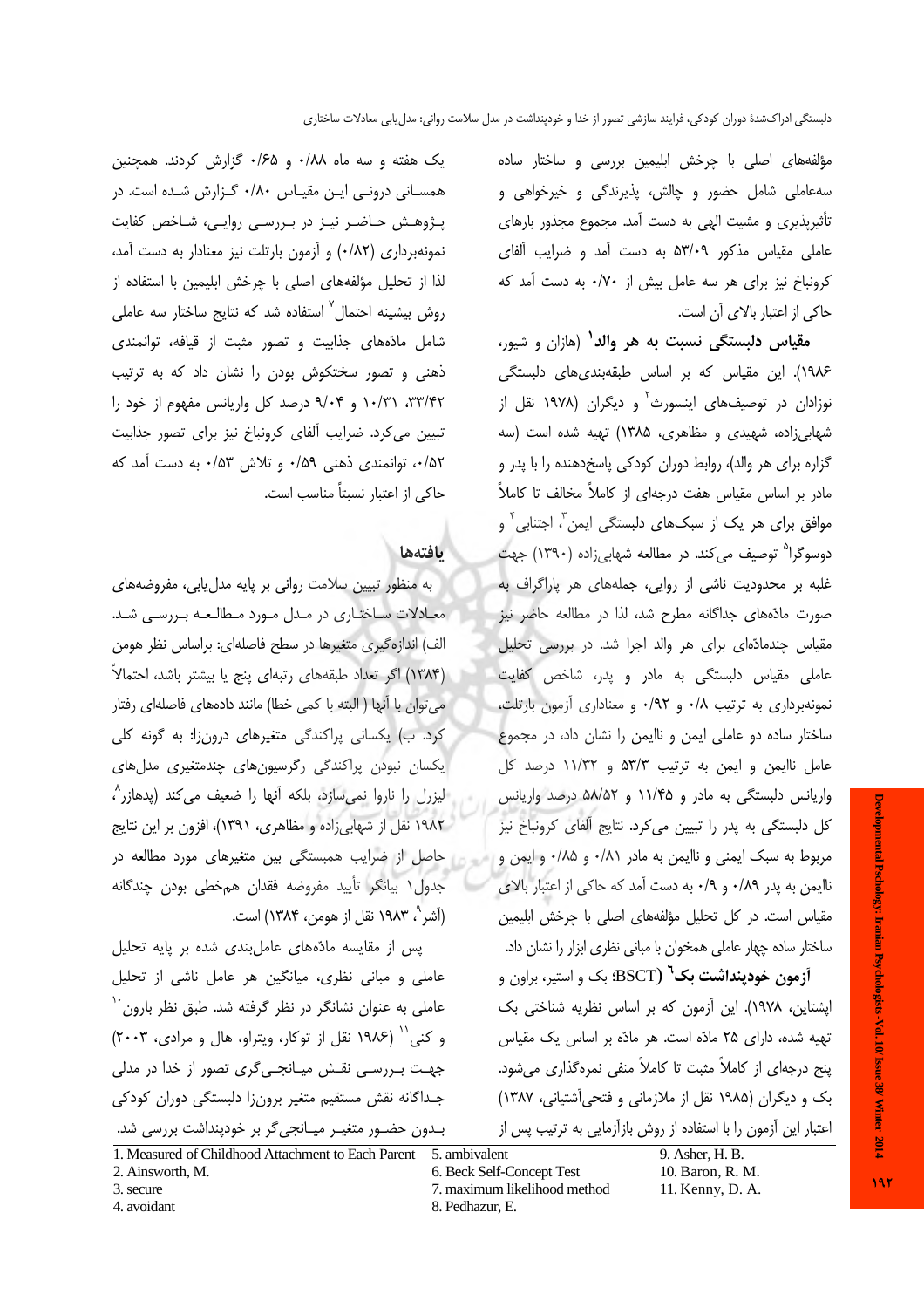| اگر مسیری که در مدل مذکور معنادار است اما در مدل اصلی | با حضور متغیر سوم معناداری خود را از دست بدهد، متغیر | پیش بین دوم حکم میانجیگر دارد.طبق پیشنهاد هوپر ٰ، کالگن | 3. Mullen, M. R. |
|-------------------------------------------------------|------------------------------------------------------|---------------------------------------------------------|------------------|
| و مولن آ (۲۰۰۸ نقل از شهاییزاده و مظاهری،             | دستورالعمل مربوط به گزارش شاخص های مناسه             | الگو، مجذور خی دو به همراه درجه آزادی، ریشه د           | 2. Coughlan, J.  |
|                                                       |                                                      |                                                         |                  |

جدول ۱  $\overline{\phantom{a}}$  $1.16 - 1 = 31 = 11$  $\epsilon$ ضرايب همبستگ  $\ddot{z}$  $\tilde{\mathbf{v}}$  $\frac{1}{2}$ ت اما د دلبستگی  $\frac{1}{2}$  $\overline{a}$ تصور ا  $\overline{\phantom{a}}$  $\ddot{\phantom{1}}$  $\tilde{\mathbf{z}}$ تصور ا ند  $\ddot{\mathbf{z}}$  $\overline{a}$  $\mathcal{A}$  $\frac{1}{2}$ سلامت  $\div$ ند ، ۱۳۹۱) در<br>دوم واریانسی<br>Hooper, L

|           | متغيرها               | $\underline{\mathbf{M}}$  | <b>SD</b>         | $\lambda$                                                                   | $\mathsf{r}$  | ٣ | $\mathbf{r}$                                                                                                                                                                                                                                      | ۵ | ۶ | $\mathsf{Y}$ | $\lambda$ | $\mathcal{A}$ | $\lambda$                                                                                                                                                                                                                                                                                                                                                                                                                                                                                                                                                                                                                                           | $\lambda$ | $\gamma$ | $\gamma$ ۳    |
|-----------|-----------------------|---------------------------|-------------------|-----------------------------------------------------------------------------|---------------|---|---------------------------------------------------------------------------------------------------------------------------------------------------------------------------------------------------------------------------------------------------|---|---|--------------|-----------|---------------|-----------------------------------------------------------------------------------------------------------------------------------------------------------------------------------------------------------------------------------------------------------------------------------------------------------------------------------------------------------------------------------------------------------------------------------------------------------------------------------------------------------------------------------------------------------------------------------------------------------------------------------------------------|-----------|----------|---------------|
|           | ۱. ایمن به مادر       | $\Delta/\Lambda\tau$      | $1/\Upsilon$      |                                                                             |               |   |                                                                                                                                                                                                                                                   |   |   |              |           |               |                                                                                                                                                                                                                                                                                                                                                                                                                                                                                                                                                                                                                                                     |           |          |               |
| ي به والد | ٢. ناايمن به مادر     | $Y/Y$ ۵                   |                   | $P(1)$ $P(0)$ $-$ **                                                        |               |   |                                                                                                                                                                                                                                                   |   |   |              |           |               |                                                                                                                                                                                                                                                                                                                                                                                                                                                                                                                                                                                                                                                     |           |          |               |
|           | ۳. ايمن به پدر        | $\Delta/\Delta$ 9         | $1/\Upsilon q$    |                                                                             | $-179$ $-100$ |   |                                                                                                                                                                                                                                                   |   |   |              |           |               |                                                                                                                                                                                                                                                                                                                                                                                                                                                                                                                                                                                                                                                     |           |          |               |
|           | ۴. ناایمن به پدر      | $\frac{1}{2}$             | $1/\Upsilon$ 9    | $^{**}$ - $\frac{1}{2}$ $\left(\frac{1}{2}\right)^{**}$ $\cdot \frac{1}{2}$ |               |   |                                                                                                                                                                                                                                                   |   |   |              |           |               |                                                                                                                                                                                                                                                                                                                                                                                                                                                                                                                                                                                                                                                     |           |          |               |
| از خود    | ۵. جذابیت جسمانی      | $\tau/\tau$ ۶             | $\cdot/\Delta f$  |                                                                             |               |   | $*$ $-*/1$ $*$ $-/ -*/-$                                                                                                                                                                                                                          |   |   |              |           |               |                                                                                                                                                                                                                                                                                                                                                                                                                                                                                                                                                                                                                                                     |           |          |               |
|           | ۶ تلاش                | $\mathbf{r}/\mathbf{r}$ . | .154              |                                                                             |               |   |                                                                                                                                                                                                                                                   |   |   |              |           |               |                                                                                                                                                                                                                                                                                                                                                                                                                                                                                                                                                                                                                                                     |           |          |               |
|           | ۷. توانمدنی ذهنی      | $\mathbf{r}/\mathbf{r}$   | .409              |                                                                             |               |   | ***/\*a ***/a --/-\\$ **/\ --/-\\$ -/-\                                                                                                                                                                                                           |   |   |              |           |               |                                                                                                                                                                                                                                                                                                                                                                                                                                                                                                                                                                                                                                                     |           |          |               |
| ِ از خدا  | ۸. حضور و چالش        | $\Delta/\gamma\gamma$     | $\cdot/\gamma f$  |                                                                             |               |   |                                                                                                                                                                                                                                                   |   |   |              |           |               |                                                                                                                                                                                                                                                                                                                                                                                                                                                                                                                                                                                                                                                     |           |          |               |
|           | ۹. پذیرش              | Y/YY                      | $\cdot/\lambda V$ |                                                                             |               |   |                                                                                                                                                                                                                                                   |   |   |              |           |               |                                                                                                                                                                                                                                                                                                                                                                                                                                                                                                                                                                                                                                                     |           |          |               |
|           | ۰۱۰ تاثیرپذیری و مشیت | $f/\lambda$ ۶             |                   |                                                                             |               |   |                                                                                                                                                                                                                                                   |   |   |              |           |               |                                                                                                                                                                                                                                                                                                                                                                                                                                                                                                                                                                                                                                                     |           |          |               |
| ت روانی   | ١١. علائم روان تني    | $Y/\lambda$               |                   |                                                                             |               |   | $^{**}-\cdot/\lambda$ - $\cdot/\cdot$ $\sim$ $^{*}-\cdot/\lambda$ $^{**}-\cdot/\lambda$ $^{**}-\cdot/\lambda$ $^{**}-\cdot/\lambda$ $^{**}-\cdot/\lambda$ $^{**}-\cdot/\lambda$ $^{**}-\cdot/\lambda$ $^{**}-\cdot/\lambda$ $^{**}-\cdot/\lambda$ |   |   |              |           |               |                                                                                                                                                                                                                                                                                                                                                                                                                                                                                                                                                                                                                                                     |           |          |               |
|           | ۱۲. افسردگی           | $1/8\lambda$              |                   |                                                                             |               |   |                                                                                                                                                                                                                                                   |   |   |              |           |               |                                                                                                                                                                                                                                                                                                                                                                                                                                                                                                                                                                                                                                                     |           |          |               |
|           | ۱۳. اختلال در عملکرد  | $Y/\lambda$               |                   |                                                                             |               |   | **./٣٨ **./٢٨ * -./١١ -./٠۶ **/١٨ **/٢٢ **/١۶ **/١٣ **/١٣ **/١٩ **                                                                                                                                                                                |   |   |              |           |               |                                                                                                                                                                                                                                                                                                                                                                                                                                                                                                                                                                                                                                                     |           |          |               |
|           | ۱۴. اضطراب و بی خوابی | Y/YY                      |                   |                                                                             |               |   |                                                                                                                                                                                                                                                   |   |   |              |           |               | $^{**} \cdot /5^{\prime\prime} \quad \overset{**}{\longrightarrow} \cdot /0^{\prime} \quad \overset{*}{\longrightarrow} \cdot /1^{\prime} \quad \overset{*}{\longrightarrow} \cdot /1^{\prime} \quad \overset{*}{\longrightarrow} \cdot /1^{\prime} \quad \overset{**}{\longrightarrow} \cdot /1^{\prime} \quad \overset{*}{\longrightarrow} \cdot /1^{\prime} \quad \overset{**}{\longrightarrow} \cdot /1^{\prime} \quad \overset{**}{\longrightarrow} \cdot /1^{\prime} \quad \overset{**}{\longrightarrow} \cdot /1^{\prime} \quad \overset{**}{\longrightarrow} \cdot /1^{\prime} \quad \overset{**}{\longrightarrow} \cdot /1^{\prime} \quad$ |           |          | $^{**}$ - /٣۵ |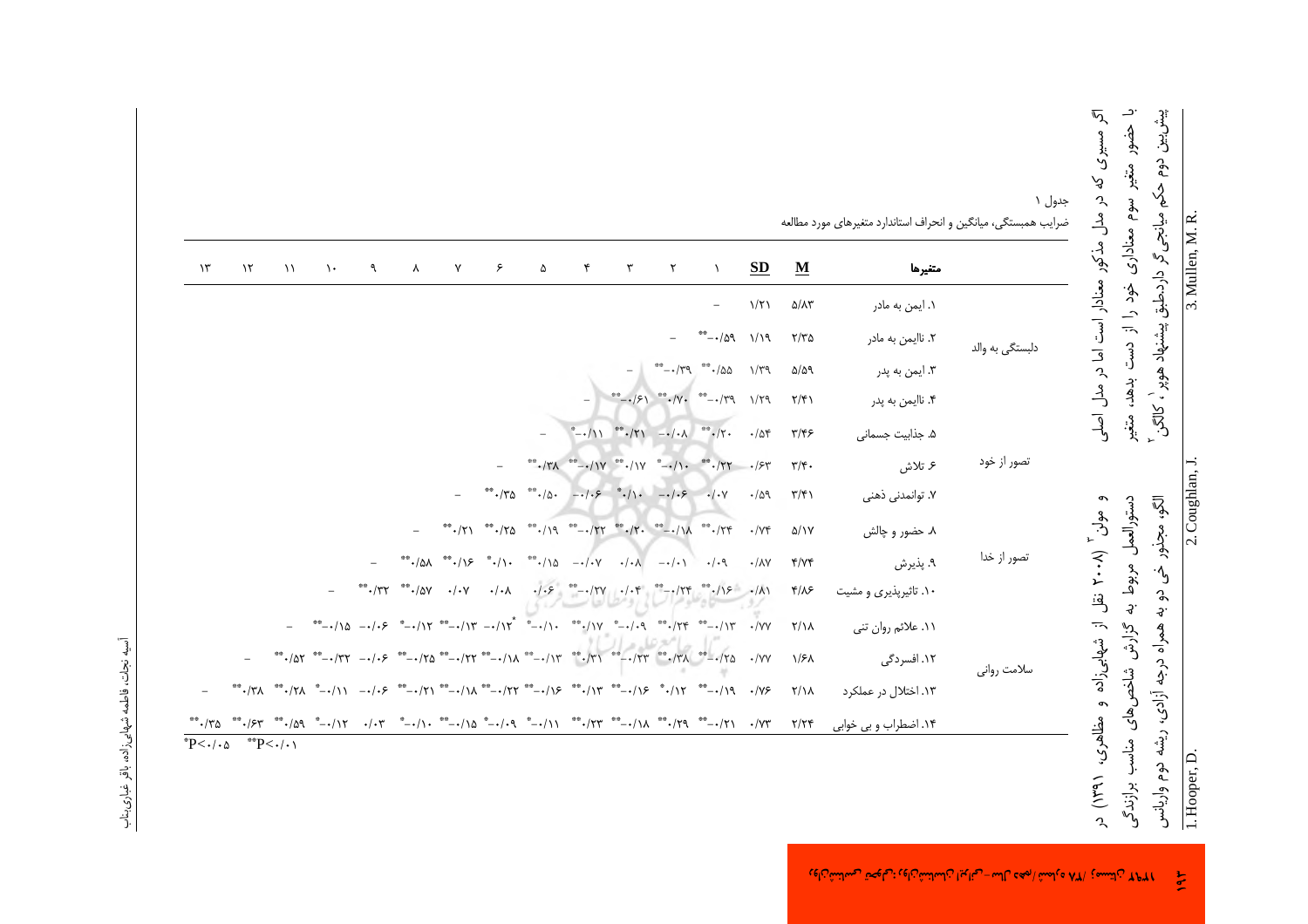شد. چون شاخصهای برازندگی تطبیقی و شاخص برازندگی نرمال به ترتیب برابر ۰/۹۸ و ۰/۹۵ است (هویل و یانتر ۵ ۱۹۹۵ نقل از هومن، ۱۳۸۴)، میتوان استنباط کرد مدل با دادهها برازش خوبی دارد. شاخص روایی متقاطع نیز ۰/۴۳ و در فاصله اطمینان قرار گرفت که بیانگر تقریب معقولی در جامعه است (جورسکاگ و سوربوم، ۱۹۸۴ نقل از هومن، ۱۳۸۴). افزون بر این ریشه دوم واریانس خطای تقریب ۰/۰۳ (کمتر از ۰/۰۶)، در فاصله اطمينان قرار گرفت (هيو و بنتلر، ١٩٩٩ نقل از هومن، ۱۳۸۴) و مقدار مجذور خی دو نیز در سطح ۰/۰۲ (۱۵-۰/۰=P) معنادار شد. در مدل حاضر مقدار مجذور همبستگی چندگانه سلامت روانی ۲۰ درصد به دست آمد.

خطای تقریب<sup>٬</sup> و شاخص برازندگی تطبیقی در نظر گرفته شد. افزون بر این چون شاخص برازندگی نرمال برخلاف شاخص برازندگی تطبیقی برای حجم نمونه جریمه نمیدهد (هیو` و بنتلر ّ، ١٩٩٩ نقل از هومن، ١٣٨۴) در بررسي مدل حاضر مد نظر قرار گرفت. شاخص روایی متقاطع ٌ نیز با ایجاد ترتیب نسبی برای مدلهای مختلف، جهت مقایسه مدل با مدلهای رقیب دیگر در نظر گرفته شد که پایینترین مقدار آن، بیانگر برازندگی بیشتر مدل است (جورسکاگ ؓ و سوربوم ؒ، ۱۹۸۴ نقل از هومن، ۱۳۸۴). نمودار مدل سلامت روانی در شکل ۲ نشان داده شده است. بر اساس شاخص های پیشنهادی مدل خطای مشترک بین دو مؤلفه دلبستگی ایمن به پدر با دلبستگی ایمن به مادر برأورد



شکل ۲. ضرایب استاندارد مدل سازمهای مکنون در بیضی و متغیرهای مشاهدهشده در مربع نشان داده شده است. همه ضرایب در سطح ۰/۰۵ معنادار است. x-1+-Yv :-/-8y (16-7۲ ریشه دوم واریانس خطای تقریب= ۰/۰۳ (۰/۰۵)؛ شاخص برازندگی تطبیقی=۰/۹۸؛ شاخص روایی متقاطع=۰/۳۲ (۰/۵۱)، ۰/۳۸)

کنی (۱۹۸۶ نقل از توکار و دیگران، ۲۰۰۳)، مدل جداگانهای نقش مستقیم تاریخچه دلبستگی را بر خودپنداشت بررسی کرد. شاخصهای برازندگی تطبیقی و برازندگی نرمال به ه با ترتیب برابر ۰/۹۹ و ۰/۹۸ و ریشه دوم واریانس خطای تقریب ۰/۰۵۸ نیز کمتر از ۰/۰۶ به دست آمد، که بیانگر برازش مناسب مدل است. در مدل مستقیم، مسیر دلبستگی ایمن به والد بر خودپنداشت معنادار بود (β=٠/١۵، β-۰/۱۵) اما در مدل حاضر، مسیر دلبستگی ایمن به والد و خودپنداشت معنادار نيست، لذا استنباط مي شود تصور از خدا ميانجي گر نقش كنش ایمنی به والد (پایه ایمنی) و خودپنداشت است. افزون بر این مدل جداگانهای نقش مستقیم تاریخچه دلبستگی را بر سلامت روانی بدون حضور متغیر تصور از خدا و خود بررسی کرد. شاخص های برازندگی تطبیقی و برازندگی نرمال به ترتیب 1. Root Mean Square Error of Approximation (RMSEA) 2. Hu, L, T.

همانطور که در شکل ۲ نشان داده شدهاست مسیر دلبستگی ایمن به پدر و به مادر با تصور از خدا سهم مثبت معنادار دارد (β=٠/١٨-β، P<٠/٠۵). مسير تصور از خدا (تأثيرپذيري و مشيت الهی یعنی تصور خدای کنترل کننده) نیز با خودپنداشت (به ويـژه مفهـوم پـرتلاشبودن و سخـتكـوشى، نـوعـى توانايى اکتشاف) سهم مثبت معنادار دارد (β=٠/۵۴، P<٠٠٥). در نهایت مسیر خودپنداشت با سلامت روانی (به ویژه کاهش افسردگی و اضطراب) معنادار است (۶۱/۰–=β، ۴<۰/۰۵). تنها مسیر ایمنی به مادر به طور مستقیم پیش بینی کننده سلامت روانی است (β=٠/٣٧)، P<٠/٠۵) و تصور از خدا به طور غیرمستقیم از طریق خودینداشت نقش معنادار در ارتقای سلامت روانی دارد. به منظور درک روشن تر نقش میانجی گری تصور از خدا در ارتباط بین دلبستگی به والد و خودپنداشت طبق نظر بارون و

4. Expected Croos-validation Index 7. Hoyle, R. H. 5. Joreskog, K. G. 8. Panter, A. T. 6. Sorbom, D.

19E

3. Bentler, P.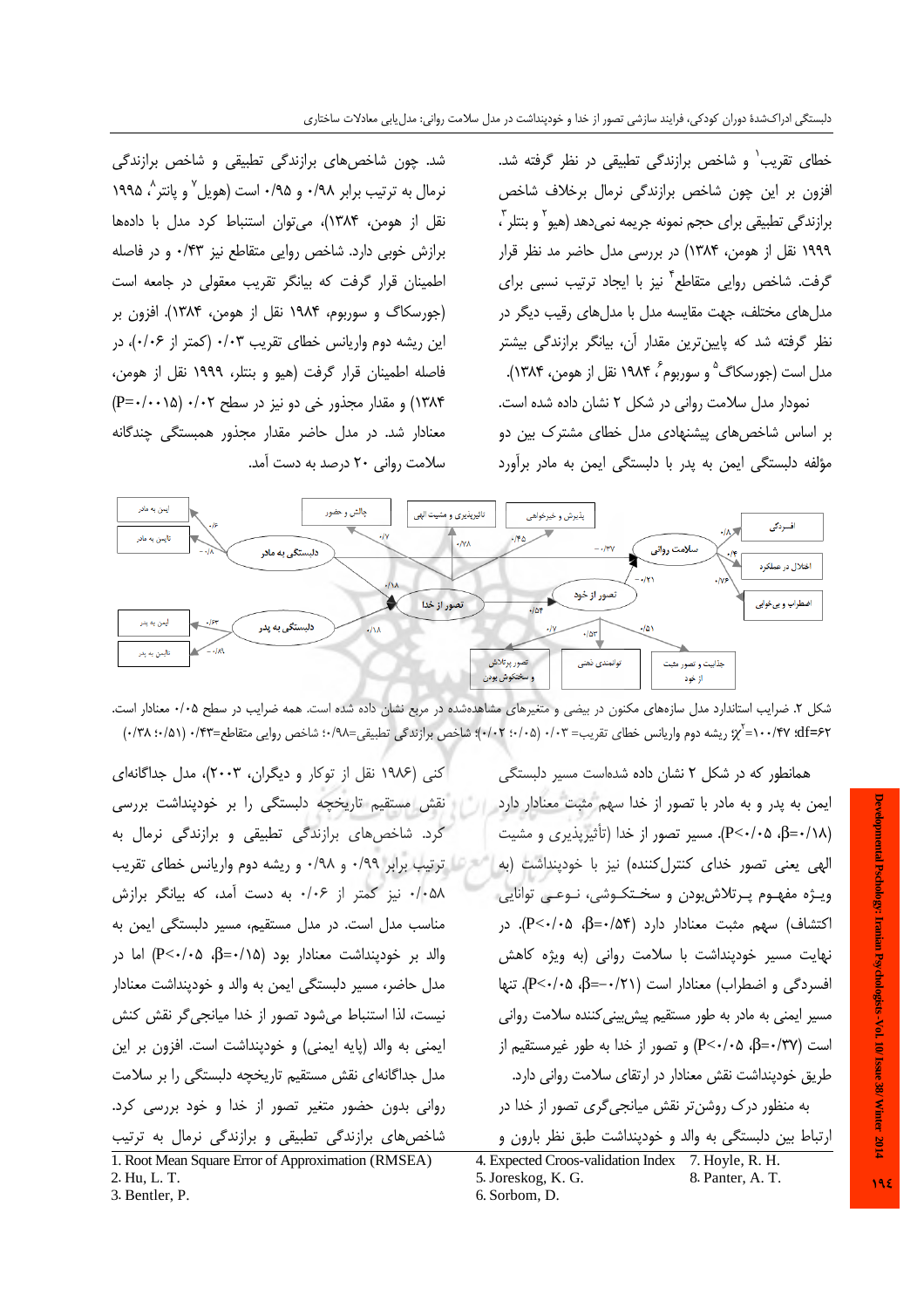هیجانی و عاطفی وی نقش بسزایی دارد. دلبستگی ایمن از طريق ارتباط با راهبردهاى سازشى و انطباق يافته، روابط عاطفی مناسب و در نهایت بهزیستی و سلامت روانی افراد را پیش بینی میکند و دلبستگی ناایمن می تواند از طریق راهبردهای غیرسازشی<sup>۲</sup> نظ<sub>ه</sub>بخشی هیجانی و عاطفی<sup>۳</sup> با خلق منفی، اضطراب، اجتناب و مشکلات بینفردی ارتباط داشته باشد. بنابراین به نظر می رسد که سبکهای دلبستگی که با ویژگی نظم بخشی هیجانی در رابطه است بر این ابعاد سلامت روانی اثر گذار باشد. اما طبق مدل پژوهش حاضر تنها مسیر ایمنی به مادر به طور مستقیم پیش بینی کننده سلامت روانی بود و مسیر دلبستگی ایمن به پدر و سلامت روانی معنادار نبود که این حالت تأييدكننده فرضيه سازشى و نشان دهنده اهميت تصور از خدا و خودپنداشت بر سلامت روانی در ارتباط با دلبستگی ایمن به يدر است.

همچنین با توجه به فرایند سازشی کرکپاتریک و شیور (١٩٩٠)، بين مدل هاى روانى از والد و تصور از خدا همخوانى وجود داشت. این یافته با نظر بالبی (۱۹۷۳ نقل از فیض آبادی و خسروی، ۱۳۸۸)، کرکµتریک و شیور (۱۹۹۲)، کرکµتریک (۱۹۹۴) و روس (۲۰۰۶) همخوانی دارد. فرضیه سازشی بیان می کند مدلهای اساسی روابط دلبستگی اولیه، پایه تصورات از خداست. بر این اساس می توان نتیجه گرفت افرادی که الگوهای دلبستگی ایمن دارند، تصور آنها از خدا مثبت است و خداوند را مهربان حمایت گر و مراقبت کننده تصور می کنند و در مقابل افرادی که در ارتباط دلبستگی اولیه آسیب دیدهاند دیدگاه منفی نسبت به خدا دارند و خداوند را دور از دسترس، طردکننده و تنبیه کننده تصور کردهاند به طوری که کرکیاتریک (۱۹۹۹ نقل از رجایی، بیاضی و حبیبی پور، ۱۳۸۸) نیز معتقد است افرادی که خدا را پناهگاه امن و پایه ایمنی برای خود می دانند و معتقدند که خدا در آن واحد میتواند همه جا باشد، به همه چیز علم دارد و قادر مطلق است، بهتر آمادگی دارند به خدا تکیه و اعتماد کنند و کارهای خود را به او واگذار کنند.

همسو با پژوهش رابرتز (۱۹۸۹ نقل از خاکساری، ۱۳۸۵) در مدل مطالعه حاضر نیز نقش تصور از خدا بر خودپنداشت معنادار شد، بنابراین چگونگی ادراک فرد از خدا در ادراک فرد

برابر ۰/۹۶ و ۰/۹۵ و ریشه دوم واریانس خطای تقریب نیز کمتر از ۰/۰۶ به دست آمد، شاخص روایی متقاطع نیز در فاصله اطمینان قرار گرفت. افزون بر این مقدار مجذور کای در سطح ٠/٠٥ غيرمعنادار شد كه بيانكر برازش مناسب مدل است. طبق نتایج ضرایب استانداردشده مدل مستقیم دلبستگی ایمن به پدر و مادر به ترتیب بر سلامت روانی (۰/٢٩-=β. P<٠/٠۵ و P<٠/٠۵، β=−٠/۱۱ معنادار شد، که البته در مدل حاضر با حضور تصور از خدا و خود، مسیر دلبستگی ایمن به يدر و سلامت رواني معنادار نيست (P>٠/٠۵)، لذا استنباط می شود تصور از خدا و خودپنداشت میانجی گر رابطه بین دلبستگی ایمن به پدر و سلامت روانی است. در مجموع ایمنی به مادر بیشترین اثر مستقیم و ایمنی به پدر به طور غیرمستقیم از خلال افزایش تصور مثبت از تواناییهای خود افزایش سلامت روانی را موجب میشود که ناشی از اهمیت کنش پایه ایمنی ناشی از فرایند سازشی تصور از خدا با دلبستگی ایمن به پدر است. در بررسی مدل رقیب که تصور از خدا ناشی از نقش خودینداشت در نظر گرفته شد، شاخصهای برازندگی برازش قوی نشان ندادند ضمن اینکه شاخص روایی متقاطع در مدل فعلی کوچکتر از مدل رقیب به دست آمد که حاکی از برازش مناسب مدل حاضر است و متناسب با مفاهيم نظرى فرايند ساز شي است.

## ىحث

در پژوهش حاضر به بررسی نقش دلبستگی ادراکشده دوران کودکی و فرایند سازشی تصور از خدا و خودپنداشت در مدل سلامت روانی پرداخته شد. نتایج پژوهش نشان دادند تاریخچه دلبستگی ایمن به مادر نقش مستقیمی در پیش بینی سلامت روانی (بدون حضور متغیر تصور از خدا و تصور از خود) دارد، لذا نظام دلبستگی از جمله عوامل پیش بینی کننده سلامت روانی است که این یافته با نتایج پژوهشهای دیگر (میکولینسر و شیور، ۲۰۰۷ نقل از حدادی کوهسار و غباریبناب، ۲۰۱۱؛ رابرتز و دیگران، ۱۹۹۶) همخوان است. رمضانی، شمس اسفندآباد و طهماسبي (١٣٨۶) نيز معتقد است كيفيت ارتباط دلبستگي بين کودک و افراد مهم زندگی، در تحول راهبردهای نظمبخشی

3. emotional and affective regulation

وتلدمه الأ

روان شناسی تحولی: روان شناسان ایرانی- سال دهم) شماره ۳۸/ ; مستان ۱۳۹۲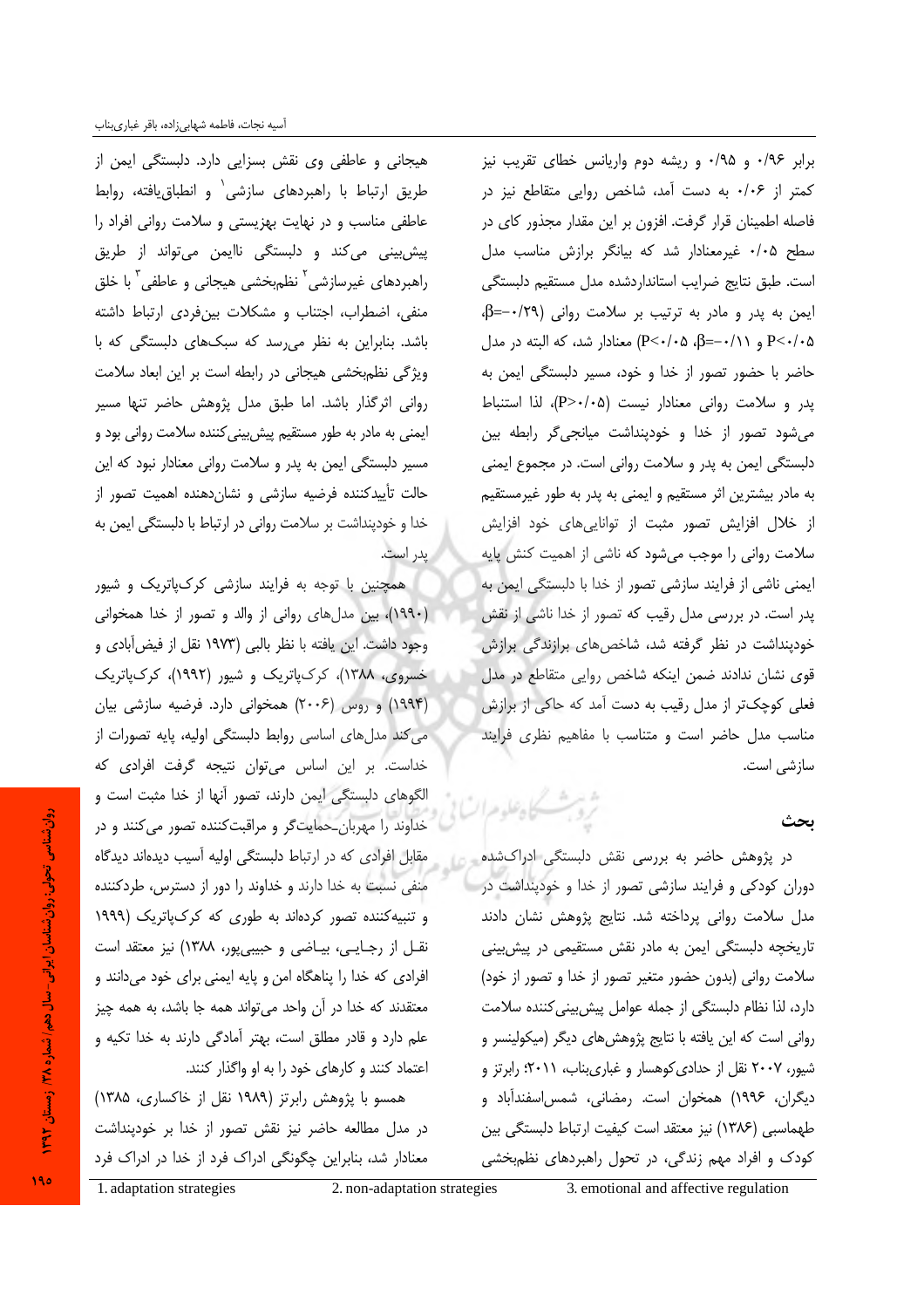از خویش تأثیر میگذارد. اما این یافته با نتایج پژوهش هایی از جملـه تیـزدل` و دیگـران (۱۹۹۷ نقـل از حـدادیکـوهسـار و غباریبنــاب، ۲۰۱۱)، پــارگامنــت<sup>۲</sup> (۱۹۹۷ نقــل از غبــاریبنــاب و حـدادی َکـوهسـار، ۱۳۸۸) و بنـسون <sup>۳</sup> و اسپیلـکا ٔ (۱۹۷۳ نقل از حدادی کوهسار و غباریبناب، ۲۰۱۰) متناقض است. در این پژوهش ها خودپنداشت در ارتباط با ویژگیهای ظاهری و جسمانی بود، به همین دلیل انتظار بر این بود که خودپنداشت تبیین کننده تصور از خدا باشد، امّا در مطالعه حاضر، خودپنداشت دربر گیرنده توانمندی های ذهنی و میزان تلاش و شایستگی است و طبق مدل، تصور خدای کنترل کننده (تأثیرپذیری و مشیت الهی) موجب احساس داشتن پناهگاه مطمئن وادراك حمايت خدا مى شود، بنابراين، اعتماد به خداوند در مواجهه با مسائل افزایش می یابد و در نتیجه بر ادراک توانمند بودن فرد در برابر شرایط محیطی اثر گذاشته و موجب ارتقای فرد میشود. به طوری که گرین وی ؓ، میلن ؑ و کلارک<sup>۷</sup> (۲۰۰۳ نقل از غباریبناب و حدادی کوهسار، ۲۰۱۱) نیز در پژوهش خود به این نتیجه رسیدند که بین ویژگی های شخصیتی منفی توام با عدم شایستگی فرد و افسردگی با تصویر ذهنی منفی از خداوند رابطه وجود دارد.

همچنین مدل نشان داد تاریخچه دلبستگی به طور غیرمستقیم از طریق فرایند سازشی تصور از خدا بر خودپنداشت اثر می گذارد (همخوان با نتایج پژوهش های کرک پاتریک و شیور، ۱۹۹۰؛ بری، باروکلاف و ویردن، ۲۰۰۷؛ رمضانی، ۱۳۹۱)، بنابراین به نظر می رسد در افراد ایمن به دلیل ایجاد پایههای اولیه اعتماد و دریافت پسخوراندهای مثبت از جانب مراقبان خود، احساس امنیت و اعتماد نسبت به خدا نیز طبق فرایند سازشی شکل میگیرد و به همین دلیل پایه ایمنی ناشی از تصور مثبت از خدا، تصور مثبت از خود و توانمندی ذهنی و سختکوشی (اکتشاف و جستوجو) را در افراد ایمن ایجاد و تقویت می کند. بنابراین اگرچه دیمن و هارت (۱۹۸۲) و وو (۲۰۰۹) بیان کردهاند چهره دلبستگی به عنوان یک پایگاه ایمنی بخش با احساس ارزشمندی فرد تداعی می شود و شكل دهنده خودپنداشت مثبت است، اما مطالعه حاضر نشان

می دهد پایه ایمنی در ایجاد تصور اکتشافی از خود به عنوان فرد سختكوش ناشى از كنش چهره ايمنى والد نيست بلكه طبق فرایند سازشی با مدلهای روانی مثبت از والد، پایه ایمنی چهره دلبستگی به خدا، تسهیل کننده تصور از اکتشاف و تلاش خود است. لذا استنباط می شود تصور از خدا میانجی گر نقش کنش ايمني به والد (پايه ايمني) و پيامد اين كنش يعني خودپنداشت است که این حالت نیز تأییدکننده فرضیه سازشی و نشانِدهنده اهمیت تصور از خدا بر خودینداشت در ارتباط با دلبستگی ایمن به والد است. لذا با توجه به مسير معنادار ايمني به والد از طريق تصور تعلق پذیری و کنترل (تصور از خدا) بر تصور توانایی اکتشاف از خود (توانمندی ذهنی و سختکوشی)، به نظر میرسد پایه ایمنی چهره دلبستگی نهتنها باعث ادراک حمایت از سوی خدا و توکل بر خدا (تصور تعلق پذیری) میشود و در نتیجه عملکرد فرد با کاوش در محیط تسهیل میشود بلکه موجب احساس پذیرفته شدن از سوی خدا و دخالت خدا در تعیین سرنوشت زندگی وی (نقش کنترل کنندگی خدا) می شود و در نتيجه، با افزايش اعتماد به خداوند در زندگی و مواجهه با مسائل، تصور تلاش، سختکوشی و احساس توانمندی ذهنی در فرد ایجاد مے شود.

از سوی دیگر مسیر خودپنداشت با سلامت روانی (به ویژه كاهش افسردگي و اضطراب) نيز معنادار شد كه اين يافته با نتايج مطالعات متعددی (هوکانسون<sup>^</sup> و دیگران، ۱۹۸۹، آلفد<sup>۹</sup> و سيگمن ``، ١٩٨٨ نقل از شيخالاسلامي و لطيفيان، ١٣٨١) و شوئیتزر<sup>۱٬</sup> (۱۹۹۲ نقل از چناری، ۱۳۸۷) در خصوص رابطه خودپنداشت و سلامت روانی همخوان است. به اعتقاد بارنت<sup>۱۲</sup> و گوتلیب<sup>۱۳</sup> (۱۹۸۸ نقل از شیخ|لاسلامی و لطیفیان، ۱۳۸۱) این احتمال وجود دارد که رویدادهای منفی زندگی در افرادی که از احساس خودارزشی چندانی برخوردار نیستند، افسردگی بیشتری ایجاد کند چرا که فقدان احساس ارزش خود<sup>۱۲</sup> افراد را مستعد افسردگی میسازد. به نظر می رسد افرادی که از احساس خودارزشی کمتری برخوردارند، احساس عدم لیاقت، بی کفایتی و مشكلات عاطفى بيشترى را تجربه مى كنند. اين افراد تلويحات منفی شکست را بیشتر تعمیم میدهند (براون و داتون، ۱۹۹۵)

1. Tisdale, T. C. 2. Pargament, K.

3. Benson, P.

4. Spilka, B.

5. Greenway, A. P. 6. Milne L. C. 7. Clarke, V. 8. Hokanson, J. E.

 $9.$  Alfeld, L. C. 10. Sigeman, C. K. 11. Shweitzer, R. D. 12. Barnet, P. A.

13. Gotlib, I. H. 14. self-worth

Developmental Pschology: Iranian Psychologists - Vol. 10/ Issue 38/ Winter 2014  $197$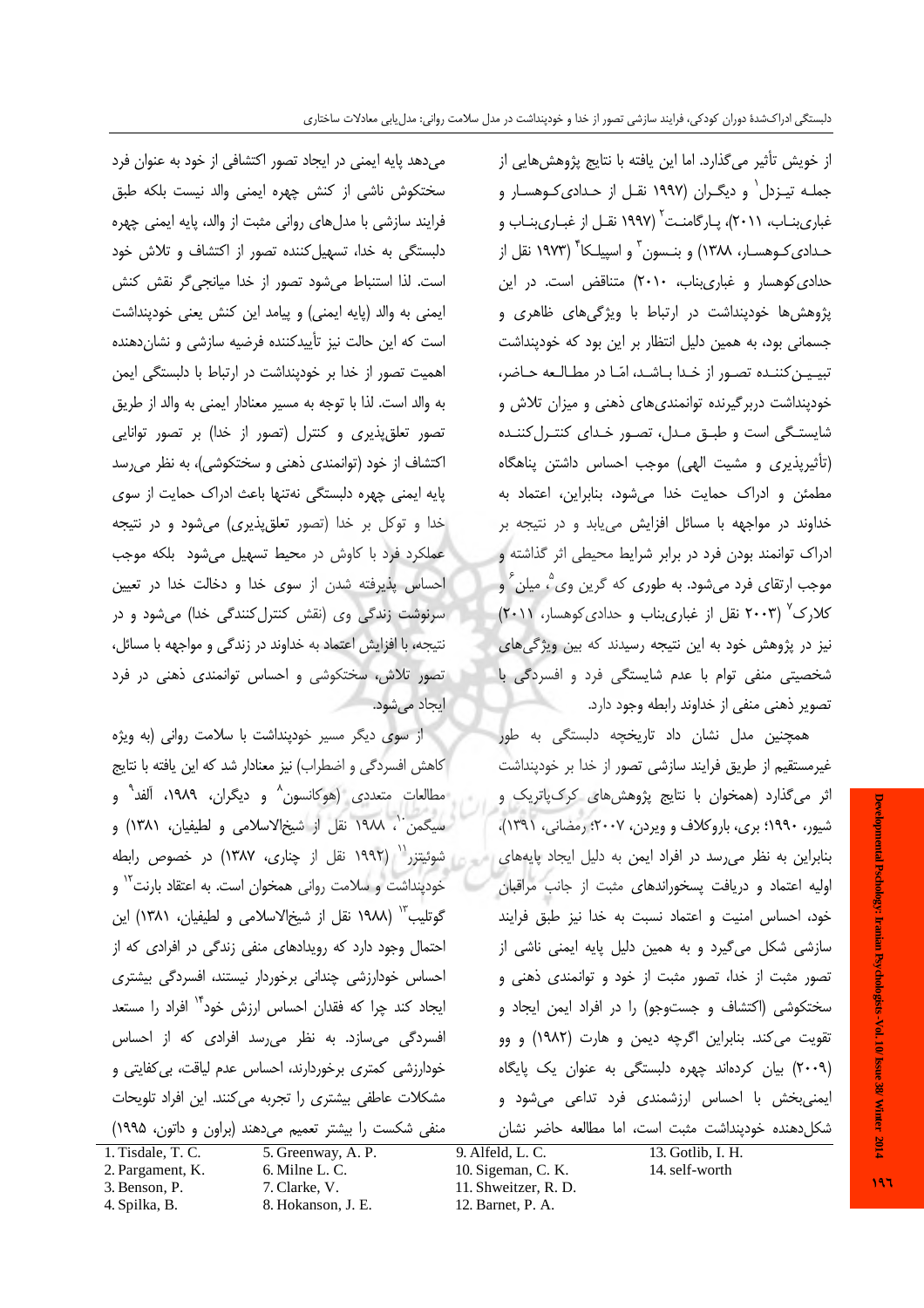بنابراین انتظار دارند در آینده نیز حوادث نامطلوبی (همانند گذشته) برایشان رخ دهد و به همین دلیل نیز احساس نومیدی می کنند و مستعد ابتلا به افسردگی میشوند. در مقابل همانطور که انتظار می رود افراد معتقد به پرتلاش و سختکوش بودن، در صورت مواجهه با پیشامدهای منفی در یک حوزه خاص، کمتر به آشفتگی های هیجانی مبتلا میشوند.

نكته قابل توجه ديگر اينكه تصور از خدا تنها به صورت غیرمستقیم از طریق خودینداشت نقش معنادار در ارتقای سلامت روانی داشت که این امر نیز بیانگر اهمیت خودپنداشت بر تصور از خدا در ارتباط با سلامت روانی است، لذا استنباط میشود تصور توانایی اکتشاف از خود (تصور پرتلاش و سختکوش بودن) میانجیگر نقش کنترل کنندگی خدا (تأثیرپذیری و مشیت الهي) و سلامت رواني است. لذا مي توان گفت با احساس نقش کنترل کنندگی و پذیرفته شدن از سوی خدا، افراد احساس می کنند تنها نیستند و خدا نیز حضور دارد و آنها را در مسائل یاری می کند، به عبارتی خداوند نقش منفعلی ندارد و در تعیین سرنوشت زندگی دخیل است و این باعث افزایش اعتماد به خداوند و مواجهه با مسائل زندگی شده و در نتیجه بر میزان اکتشاف، شایستگی و توانایی فرد اثر گذاشته که این به نوبه خود منجر به افزایش تعاملات و کنشهای اجتماعی و در نتيجه ارتقاى سلامت رواني افراد مى شود.

در مجموع بر اساس نتايج پژوهش حاضر، دلبستگی ايمن به مادر بیشترین اثر مستقیم را بر سلامت روانی داشته لذا به نظر می رسد پیامدهای پایه ایمنی (کرک¢تریک و شیور، ۱۹۹۰) چهره دلبستگی مادر بیش از پدر بر سلامت روانی فرد مؤثر باشد، و ایمنی به پدر به طور غیرمستقیم از خلال افزایش تصور افزایش توانایی های خود، افزایش سلامت روانی را موجب می شود که نتیجه اهمیت کنش یایه ایمنی ناشی از فرایند سازشی تصور از خدا با دلبستگی ایمن به پدر است. به هر حال به نظر می رسد مداخلات دلبستگی و تقویت و پیگیری آموزش های مذهبی و شناخت خود و خداوند در رشد سلامت روانی نقش مؤثری دارد که در این راستا مطالعات متعدد نتایج را روشن تر خواهـد كـرد. لازم بـه ذكـر اسـت محـدوديتهـاى پژوهش احتیاطهایی را در زمینه تفسیر و تعمیم یافتههای پژوهش ایجاب

می کند. تدوین مدل سلامت روانی در جامعه آماری دانشجویان، امکان تعمیم مدل را محدود می کند و استفاده از مصاحبههای رفتاری و مطالعه طولی نیز مسیرهای مذکور و روابط علی را روشنتر خواهد کرد، به هر حال در پژوهش حاضر به دلیل حجم نمونه متفاوت دو جنس، امکان مقایسه مدل در دو گروه دختران و پسران میسر نبود. افزون بر آن، پیشنهاد میشود نقش تعدیل کنندگی متغیرهای جمعیتشناختی از جمله رشته و تأهل نیز در مدل بررسی شود. برای رفع محدودیتهای یادشده پیشنهاد میشود پژوهشهایی از این نوع در جوامع پژوهشی مختلف (از لحاظ سن، فرهنگ و …) انجام و روشهای دقیق سنجش بالینی به ویژه مصاحبه ساختاریافته در کنار مقیاسهای معتبر به کار برده شود.

### منابع

أقايانيچاوشي، ا.، طالبيان، د.، طرخوراني، ح.، صدقيجلال، ه.، **آزرمی، ه. و فتحیآشتیانی، ع. (۱۳۸۷).** بررسی رابطه نماز با جهت گیری مذهبی و سلامت روان. مجله علوم رفتاری، ٢ (٢)، ١٥۶-١۴٩. **احدی، ب. (١٣٨٨).** رابطه احساس تنهایی و عزت نفس با سبکهای دلبستگی دانشجویان. *فصلنامه مطالعات روان شناختی، ۵* (۱)، ۱۱۲–۹۵. بهرامی، ف. و رمضانیفرانی، ع. (١٣٨٤). نقش باورهای مذهبی درونی و بیرونی در سلامت روان و میزان افسردگی سالمندان. *مجلهٔ* توان بخشبي، عر(۱)، ۴۷-۴۲.

تقوى، م. ر. (١٣٨٠). بررسي روايي و اعتبار پرسشنامهٔ سلامت عمومی. مجلهٔ روانشناسی، ۵ (۲۰)، ۳۸۸-۳۸۱.

- چناری، م. (١٣٨٧). مقايسه خودپنداشت دانش آموزان واجد والدين دارای نگرشهای تربیتی مثبت و منفی با توجه به جنسیت دانش آموزان. فصلنامه خانواده و پروهش، ۲ (۴)، ۱۱۰-۹۱.
- حسینی، م. د.، ملازاده، ج.، کازرونی، پ. و امینی لاری، م. (۱۳۹۱). رابطه سبکهای دلبستگی و سبکهای مقابله مذهبی با سلامت روان در بیماران "HIV. *مجله اصول بهداشت روانی*، ۱۴  $5 - 10$  (1)
- خاکساری، ز. (۱۳۸۵). تصور از خدا، عزت نفس و سلامت روانی در *بین دانش[موزان دبیرستانهای شهرستان میناب.* پایانiامه کارشناسی ارشد، دانشکده علوم تربیتی و روان شناسی، دانشگاه الزهرا.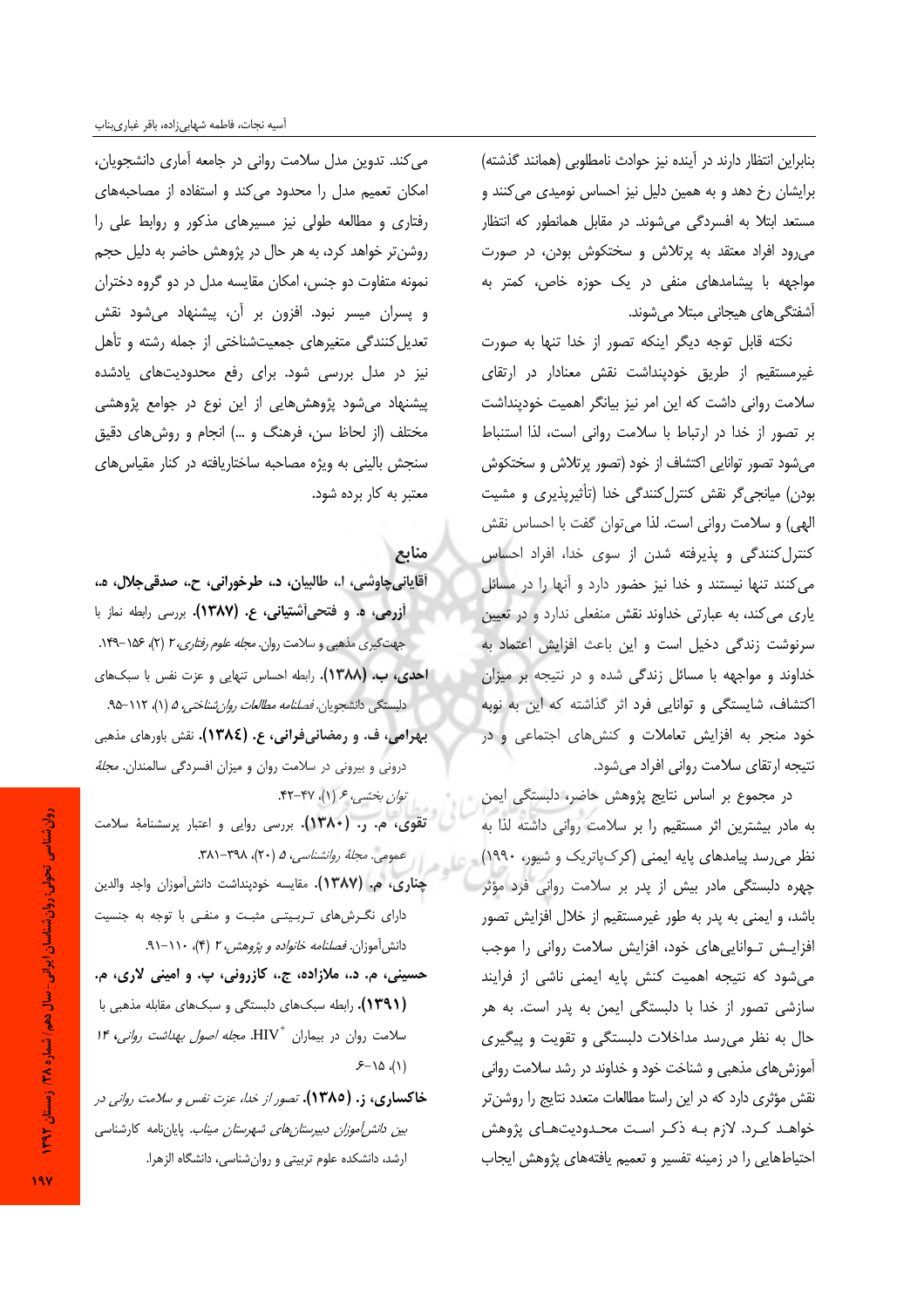- رجايي، ع.، بياضي، م. ح. و حبيبي پور، ح. (١٣٨٨). باورهاي اساسی دینی و بحران هویت و سلامت عمومی جوانان. فص*لنامه* روان شناسی تحولی: روان شناسان ایرانی، عر (۲۲)، ۰۷– ۹۷.
- رحیمیان بوگر، ا.، اصغرنژاد، ف. ع. و رحیمی نژاد، ع. (۱۳۸۷). رابطه سبک دلبستگی با سلامت روان در بزرگسالان زلزلهزده شهرستان بم. *پژوهش های روان شناختی، ۱۱* (۱ و ۲)، ۴۰-۲۷.
- رمضانی، م. (۱۳۹۱). خودپند*اشت، سبک دلبستگی و روان نژندی*. مجموع مقالات ششمین سمینار سراسری بهداشت روانی دانشجویان. دانشگاه گیلان ، ۲۷و ۲۸ اردیبهشت ماه.
- رمضاني، و.، شمس اسفند أباد، ح. و طهماسبي، ش. (١٣٨٦). بررسی پیامدهای هیجانی سبک های دلبستگی در دانشجویان. *فصلنامه* پژوهش در سلامت روان شناختی، ۱ (۱)، ۴۸-۳۸.
- زارعی، ا. (۱۳۸۸). بررسی رابطه بین تصور از خدا و سلامت روان در دانشجوهای دختر و پسر دانشگاههای پیامنور و آزاد اسلامی شهر میناب. *روان شناسی و دین، ۲* (۲)، ۱۷۱-۱۵۷.
- سپاهمنصور، م.، شبهابی زاده، ف. و خوشنویس، ا. (۱۳۸۷). ادراک دلبستگی دوران کودکی، دلبستگی بزرگسال و دلبستگی به خدا. *فصلنامه* روان شناسی تحولی: روان شناسان ایرانی، ۴ (۱۵)، ۲۶۵–۲۵۳.
- شهایی;اده، ف.، شهیدی، ش. و مظاهری، م. ع. (۱۳۸٥). ادراک دلبستگی دوران کودکی و رابطه آن با دلبستگی به خدا در بزرگسالی. *مجله روان شناسی، ۱۰* (۴)، ۴۲۰-۴۲۲.
- **شبهابی;اده، ف. (۱۳۹۰).** تدوین مدلی جه*ت تبیین پایگاههای هویت* در ارتباط با مؤلفه عاطفي دلبستگي ادراک شده و کنش وري خانواده، و مؤلفه معنوى دلبستگى به خدا و مقابله مذهبى. پاياننامه دكترى، دانشکده روان شناسی و علوم اجتماعی، دانشگاه آزاد اسلامی واحد تهران مركز.
- شیهایی;اده، ف. و مظاهری، م. ع. (١٣٩١). دلبستگی ادراکشده دوران کودکی، کارکرد خانواده و مقابله مذهبی. *فصلنامه روان شناسی* تحولي: روان شناسان ايراني، ٨ (٣١)، ٢٣٣-٢٢١.
- شمس|سفندآباد، ح.، کاکاوند، ع. و ترابی، ز. (۱۳۹۱). رابطه سبکھای دلبستگی و هویت با سلامت عمومی و پیشرفت تحصیلی دانش آموزان پیش دانشگاهی شهر قزوین. *اندیشههای نوین تربیتی، ۷*  $(Y), \lambda Y - Y$ .

شيخ الاسلامي، ر. و لطيفيان، م. (١٣٨١). بررسي رابطه ابعاد

خودپنداشت با سلامت عمومی و مؤلفههای آن در دانشجویان دانشگاه شیراز*. تازههای علوم شناختی، ۴* (۱)، ۱۶–۶

- صادقی، م. (١٣٨٤). بررسی رابطه بین روش تربیتی دینی با تصور از خلا *در دانشجویان.* پایاننامه کارشناسی ارشد، دانشگاه شهید بهشتی.
- صادقی، م.، مظاهری، م. ع. و حیدری، م. (١٣٨٥). میزان مذهبی بودن والدین، منابع متفاوت شناخت دینی و تصور از خدا. فصلنامه خانواده پژوهشی، ۲ (۶)، ۱۹۱–۱۷۷.

صادقی، م.، مظاهری، م. ع. و ملکعسگر، س. (۱۳۸۷). والدین، خود و دیگران مهم: منابع تصور از خدا. *مجله علوم رفتاری*،  $\Lambda \Upsilon - 95$  (1)  $\Upsilon$ 

- عابدپور، س. (١٣٨٦). *مقايسه ميزان سلامت روان در مادران کودکان ناشنوا و مادران کودکان عادی.* پایاننامه کارشناسی ارشد، دانشگاه آزاد اسلامی واحد بیرجند.
- غباري بناب، ب. و حدادي كوهسار، ع. ا. (١٣٨٨). رابطه اضطراب و افسردگی با تصویر ذهنی از خدا در دانشجویان. *مجله علوم* روان شناختبی، ۸ (۳۱)، ۳۱۴-۲۹۷.
- غباري بناب، ب. و حدادي كوهسار، ع. ا. (١٣٨٩). ر*ابطه سلامت* رواني با تصوير ذهني از خدا و كيفيت دلبستگي در دانشجويان. مجموعه مقالات پنجمین سمینار سراسری بهداشت روانی دانشجویان، تهران، دانشگاه شاهد.
- فتحبي أشستياني، ع. و **داسستاني، م. (١٣٨٨).** *أزميون هياي* رو*ان شناختی: ارزشیابی شخصیت و سلامت روان*. تهران: بعثت.
- **فیضآبادی، س. و خسروی، ز. (۱۳۸۸).** سبک دلبستگی و تصور از خدا در میان زنان خواهان طلاق و غیرخواهان طلاق شهرستان کاشان. *اندیشههای نوین تربیتی، ۵* (۳)، ۳۴- ۳۷.
- ملازمانی، ع. و فتحی آشتیانی، ع. (١٣٨٧). تأثیر آموزش به شیوه ایفای نقش بر بهبود مفهوم از خود نوجوانان. *مجله علوم رفتاری، ۲*  $51 - 55$  (1)
- هومن، ح. ع. (١٣٨٤). مدل يابي معادلات ساختاري با كاربرد نرم افزار *ليزرل.* تهران: انتشارات سمت.
- Arseth, A. K., Kroger, J., Martinussen, M., & Marcia, J. E. (2009). Meta-analytic studies of identity status and the relational issues of attachment and intimacy. International Journal of Theory and Research, 9, 1-32.

**19A**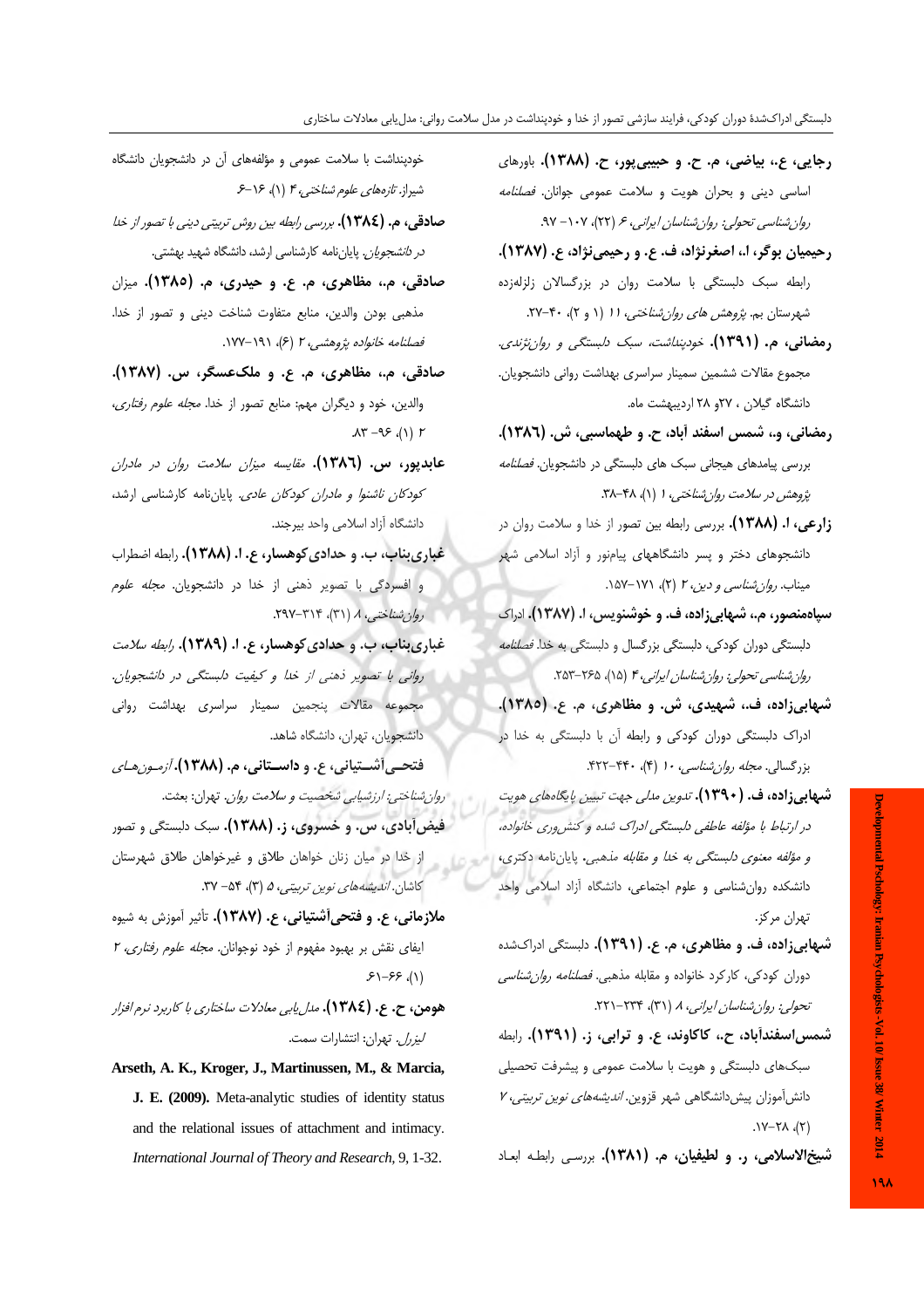*Medicine, 9*, 139-145.

- **Granqvist, P., & Hagekull, B. (2003).** Longitudinal predictions of religious change in adolescence: Contributions from the interaction of attachment and relationship status. *Journal of Social and Personal Relationships*, *20* (6), 793-817.
- **HaddadiKoohsar, A. A., & GhobaryBonab, B. (2010).** Relations between image of God with obsessivecompulsive behaviours in college students. *Procedia Social and Behavioral sciences 5,* 979-982.
- **HaddadiKoohsar, A. A., & GhobaryBonab, B (2011).** Relation between quality of image of God and mental health in college students. *Procedia Social and Behavioral Sciences, 19*, 247-251.
- **Hall, T. W. & Sorence, R. L. (1999).** God image inventory*.* In p.c. Hill & R.W. Hood*. Measures of religiosity, (*pp. 399-406). Brimingham, Alabama: Religious Education Press.
- **Hazan, C., & Shaver, P. (1986).** *Parental Caregiving Style Questionnaire*. Unpublished manuscript.
- **Kamkar, K., Doyle, A, B., & Markiewicz, D. (2012).** Insecure attachment to parents and depressive symptoms in early adolescence: Mediating roles of attributions and self-esteem. *International Journal of Psychological Studies, 4* (2), 3-18.
- **Kirkpatrick, L. A. (1992).** An attachment-theoretical approach to the psychology of religion*. International Journal for the Psychology of Religion, 2*, 3-38.
- **kirkpatrick, L. A. (1994).** The role of attachment in religious belief and behavior. *Advances in Personal Relationship, 5,* 239-256.
- **Kirkpatrick, L. A. (1999).** *Handbook of attachment: theory, research and clinical application*. New York:
- **Berry, K., Barrowclough. C., & Wearden, A. (2007).** A review of the role of adult attachment style in psychosis: Unexplored issues and questions for further research. *Clinical Psychology Review, 27,*458-475.
- **Beck, R. (2006).** God as a secure base: Attachment to God and theological exploration. *Journal of Psychology and Theology, 34* (2), 125-132.
- **Beck, A. T., Steer, R. A., Brown, G., & Epstein, N. (1985).** The Beck Self-Concent Test. *Psychological assessment*: *A Journal of Consulting and Clinical Psychology*, *2* (2), 191-197.
- **Brown, J. D., & Dutton, K. A. (1995).** The thrill of victory, the complexity of defeat: Self-esteem and people's emotional reactions to success and failure. *Journal of Personality and Social Psychology, 68*, 712-722.
- **Collins, N. (1996).** Working models of attachment: Implications for explanation, emotion, and behavior. *Journal of Personality and Social Psychology*, *71*, 810-832.
- **Damon, W. & Hart, D. (1982).** The development of self-understanding from infancy through adolescence. *Child Development, 53*, 314-364.
- **Flannelly, K. J**-**, Galek, K**-**, Ellison, C. G., & Koenig, H. G. (2009).** Beliefs about God, psychiatric symptoms, and evolutionary psychiatry. *Journal of Religion and Health, 49,* 246-261.
- **GhobaryBonab, B**- **& HaddadiKoohsar, A. A***.* **(2011).** Relations between quality of image of God and mental health in parents of exceptional children. *Procedia Social and Behavioral Sciences,*  29, 227-231.
- **Goldberg, D. P., & Hillier, V. F. (1979).** A scaled version of the General Health Questionnaire. *Psychological*

- دوان

روان شناسي تحولي شناسى

.<br>دوان

روان شناسان ایرانی شاسا